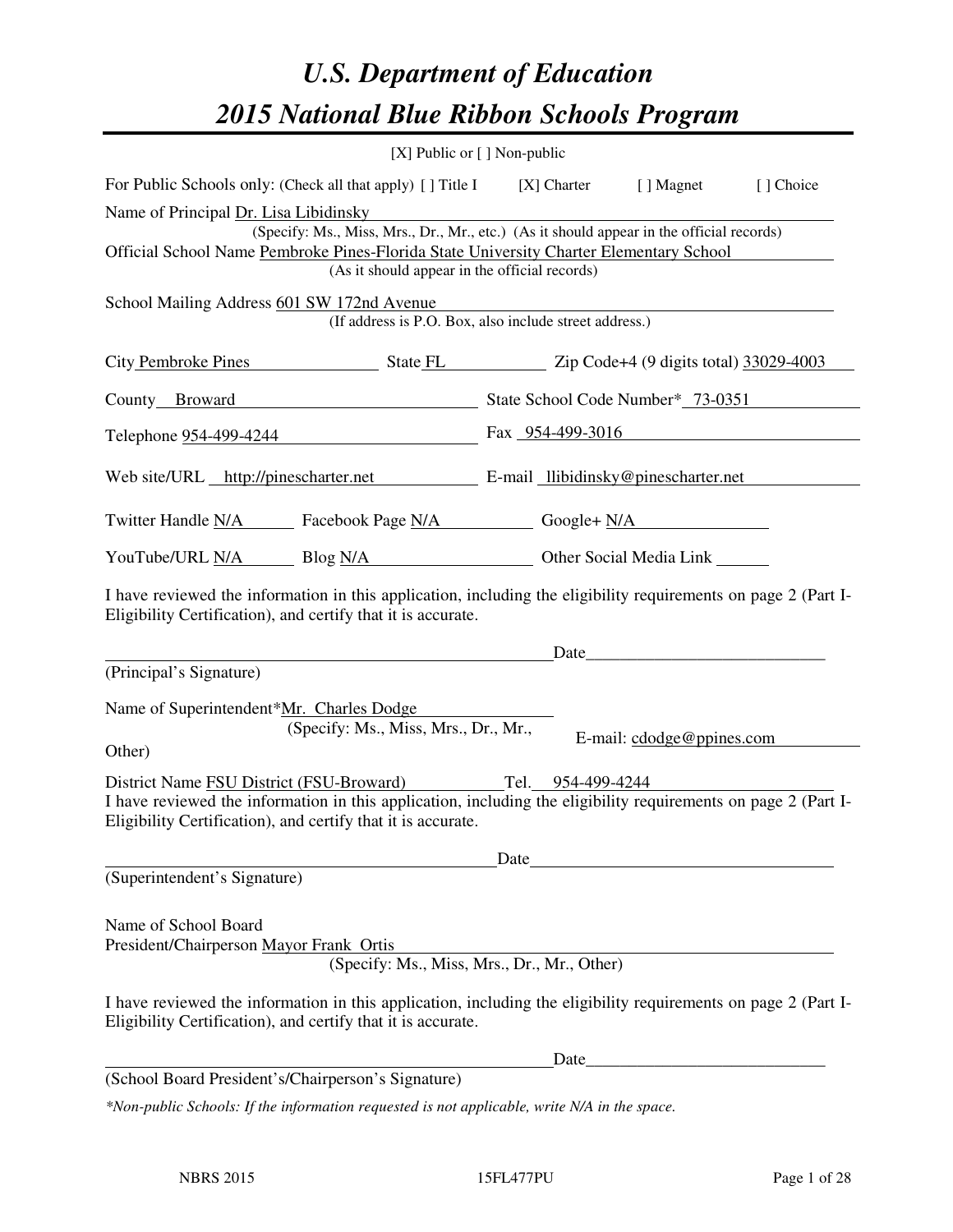#### **Include this page in the school's application as page 2.**

The signatures on the first page of this application (cover page) certify that each of the statements below, concerning the school's eligibility and compliance with U.S. Department of Education and National Blue Ribbon Schools requirements, are true and correct.

- 1. The school configuration includes one or more of grades K-12. (Schools on the same campus with one principal, even a K-12 school, must apply as an entire school.)
- 2. The school has made its Annual Measurable Objectives (AMOs) or Adequate Yearly Progress (AYP) each year for the past two years and has not been identified by the state as "persistently dangerous" within the last two years.
- 3. To meet final eligibility, a public school must meet the state's AMOs or AYP requirements in the 2014-2015 school year and be certified by the state representative. Any status appeals must be resolved at least two weeks before the awards ceremony for the school to receive the award.
- 4. If the school includes grades 7 or higher, the school must have foreign language as a part of its curriculum.
- 5. The school has been in existence for five full years, that is, from at least September 2009 and each tested grade must have been part of the school for the past three years.
- 6. The nominated school has not received the National Blue Ribbon Schools award in the past five years: 2010, 2011, 2012, 2013, or 2014.
- 7. The nominated school has no history of testing irregularities, nor have charges of irregularities been brought against the school at the time of nomination. The U.S. Department of Education reserves the right to disqualify a school's application and/or rescind a school's award if irregularities are later discovered and proven by the state.
- 8. The nominated school or district is not refusing Office of Civil Rights (OCR) access to information necessary to investigate a civil rights complaint or to conduct a district-wide compliance review.
- 9. The OCR has not issued a violation letter of findings to the school district concluding that the nominated school or the district as a whole has violated one or more of the civil rights statutes. A violation letter of findings will not be considered outstanding if OCR has accepted a corrective action plan from the district to remedy the violation.
- 10. The U.S. Department of Justice does not have a pending suit alleging that the nominated school or the school district as a whole has violated one or more of the civil rights statutes or the Constitution's equal protection clause.
- 11. There are no findings of violations of the Individuals with Disabilities Education Act in a U.S. Department of Education monitoring report that apply to the school or school district in question; or if there are such findings, the state or district has corrected, or agreed to correct, the findings.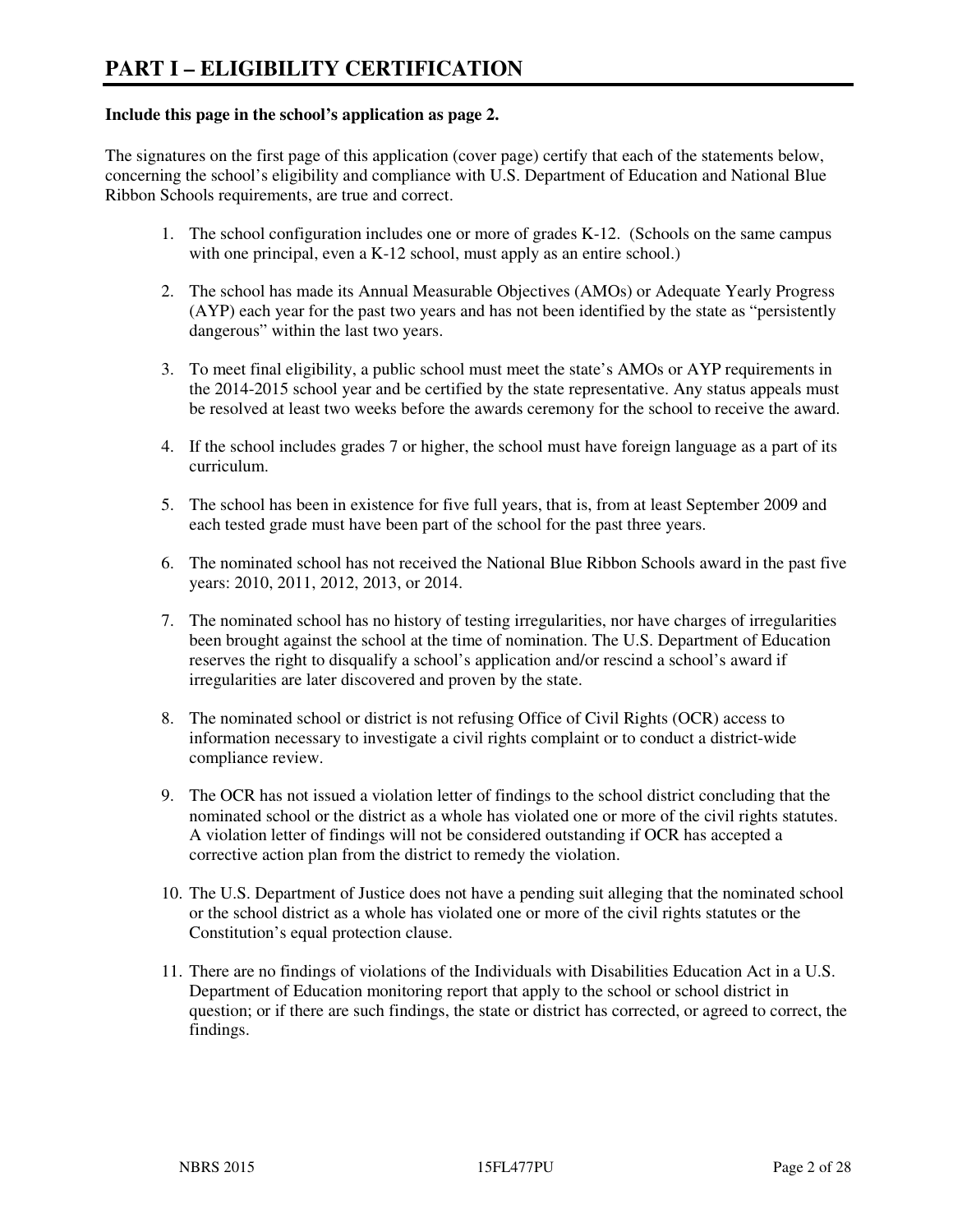# **PART II - DEMOGRAPHIC DATA**

#### **All data are the most recent year available.**

**DISTRICT** (Question 1 is not applicable to non-public schools)

| -1. | Number of schools in the district<br>(per district designation): | $\perp$ Elementary schools (includes K-8)<br>0 Middle/Junior high schools<br>0 High schools<br>$1 K-12$ schools |
|-----|------------------------------------------------------------------|-----------------------------------------------------------------------------------------------------------------|
|     |                                                                  |                                                                                                                 |

2 TOTAL

**SCHOOL** (To be completed by all schools)

- 2. Category that best describes the area where the school is located:
	- [ ] Urban or large central city
	- [ ] Suburban with characteristics typical of an urban area
	- [X] Suburban
	- [ ] Small city or town in a rural area
	- [ ] Rural
- 3. 11 Number of years the principal has been in her/his position at this school.
- 4. Number of students as of October 1 enrolled at each grade level or its equivalent in applying school:

| Grade                           | # of         | # of Females | <b>Grade Total</b> |
|---------------------------------|--------------|--------------|--------------------|
|                                 | <b>Males</b> |              |                    |
| <b>PreK</b>                     | 0            | 0            | $\theta$           |
| K                               | 47           | 48           | 95                 |
| 1                               | 51           | 51           | 102                |
| $\mathbf{2}$                    | 57           | 57           | 114                |
| 3                               | 58           | 58           | 116                |
| 4                               | 63           | 66           | 129                |
| 5                               | 61           | 62           | 123                |
| 6                               | 0            | 0            | $\Omega$           |
| 7                               | 0            | $\theta$     | 0                  |
| 8                               | 0            | 0            | 0                  |
| 9                               | 0            | $\theta$     | 0                  |
| 10                              | 0            | 0            | 0                  |
| 11                              | 0            | 0            | 0                  |
| 12                              | 0            | 0            | 0                  |
| <b>Total</b><br><b>Students</b> | 337          | 342          | 679                |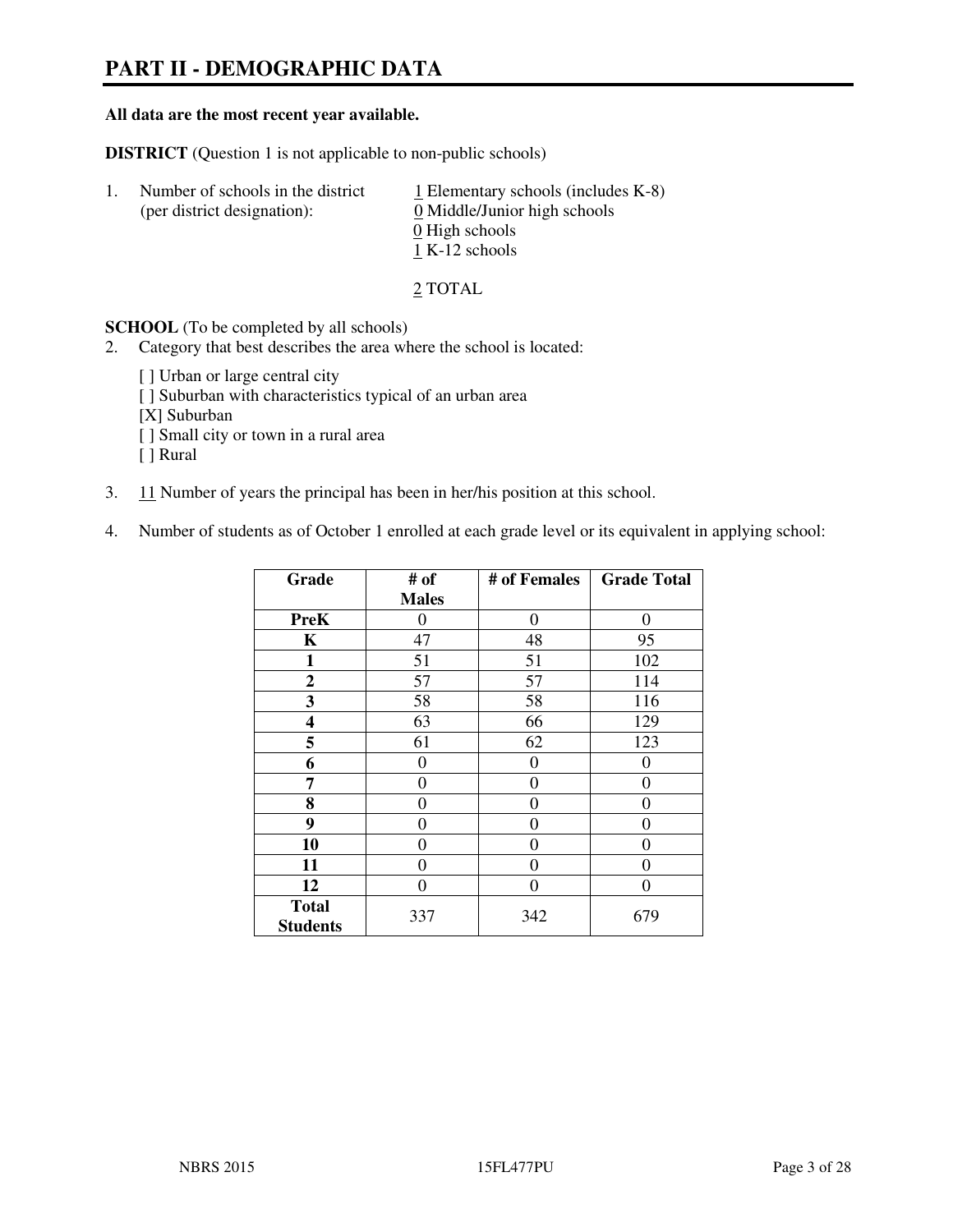the school: 8 % Asian

5. Racial/ethnic composition of  $1\%$  American Indian or Alaska Native 27 % Black or African American 33 % Hispanic or Latino 1 % Native Hawaiian or Other Pacific Islander 25 % White 5 % Two or more races **100 % Total** 

(Only these seven standard categories should be used to report the racial/ethnic composition of your school. The Final Guidance on Maintaining, Collecting, and Reporting Racial and Ethnic Data to the U.S. Department of Education published in the October 19, 2007 *Federal Register* provides definitions for each of the seven categories.)

6. Student turnover, or mobility rate, during the 2013 - 2014 year: 4%

This rate should be calculated using the grid below. The answer to (6) is the mobility rate.

| <b>Steps For Determining Mobility Rate</b>         | Answer |
|----------------------------------------------------|--------|
| $(1)$ Number of students who transferred to        |        |
| the school after October 1, 2013 until the         | 11     |
| end of the school year                             |        |
| (2) Number of students who transferred             |        |
| <i>from</i> the school after October 1, 2013 until | 14     |
| the end of the school year                         |        |
| (3) Total of all transferred students [sum of      | 25     |
| rows $(1)$ and $(2)$ ]                             |        |
| (4) Total number of students in the school as      | 679    |
| of October 1                                       |        |
| $(5)$ Total transferred students in row $(3)$      | 0.037  |
| divided by total students in row (4)               |        |
| $(6)$ Amount in row $(5)$ multiplied by 100        |        |

7. English Language Learners (ELL) in the school: 0 %

 16 Total number ELL Number of non-English languages represented: 5 Specify non-English languages: Spanish, Malayalam, Chinese, Creole, Tamil

8. Students eligible for free/reduced-priced meals: 28 % Total number students who qualify: 188

#### **Information for Public Schools Only - Data Provided by the State**

The state has reported that 16 % of the students enrolled in this school are from low income or disadvantaged families based on the following subgroup(s): Students eligible for free/reduced-priced meals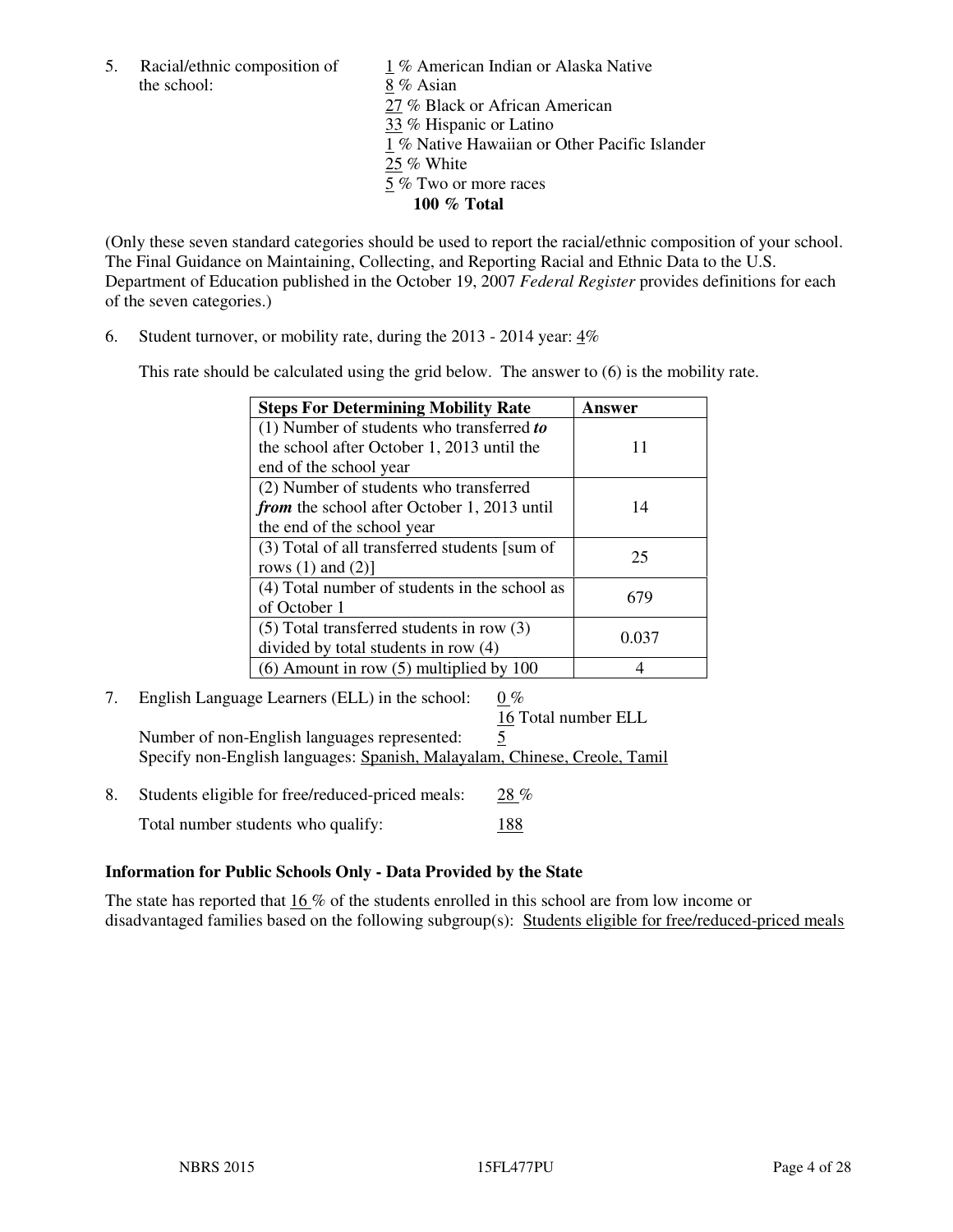64 Total number of students served

Indicate below the number of students with disabilities according to conditions designated in the Individuals with Disabilities Education Act. Do not add additional categories.

| <u>marritano with Disachitity Buatanon ritti Do not auu auunchai talegorito.</u> |                                         |
|----------------------------------------------------------------------------------|-----------------------------------------|
| $21$ Autism                                                                      | $\underline{0}$ Orthopedic Impairment   |
| 0 Deafness                                                                       | 11 Other Health Impaired                |
| 0 Deaf-Blindness                                                                 | 15 Specific Learning Disability         |
| 0 Emotional Disturbance                                                          | 49 Speech or Language Impairment        |
| $\underline{0}$ Hearing Impairment                                               | 0 Traumatic Brain Injury                |
| 0 Mental Retardation                                                             | 0 Visual Impairment Including Blindness |
| 0 Multiple Disabilities                                                          | 1 Developmentally Delayed               |
|                                                                                  |                                         |

10. Use Full-Time Equivalents (FTEs), rounded to nearest whole numeral, to indicate the number of personnel in each of the categories below:

|                                       | <b>Number of Staff</b> |
|---------------------------------------|------------------------|
| Administrators                        |                        |
| Classroom teachers                    | 33                     |
| Resource teachers/specialists         |                        |
| e.g., reading, math, science, special | 10                     |
| education, enrichment, technology,    |                        |
| art, music, physical education, etc.  |                        |
| Paraprofessionals                     | 17                     |
| Student support personnel             |                        |
| e.g., guidance counselors, behavior   |                        |
| interventionists, mental/physical     |                        |
| health service providers,             |                        |
| psychologists, family engagement      |                        |
| liaisons, career/college attainment   |                        |
| coaches, etc.                         |                        |
|                                       |                        |

11. Average student-classroom teacher ratio, that is, the number of students in the school divided by the FTE of classroom teachers, e.g.,  $22:1$  18:1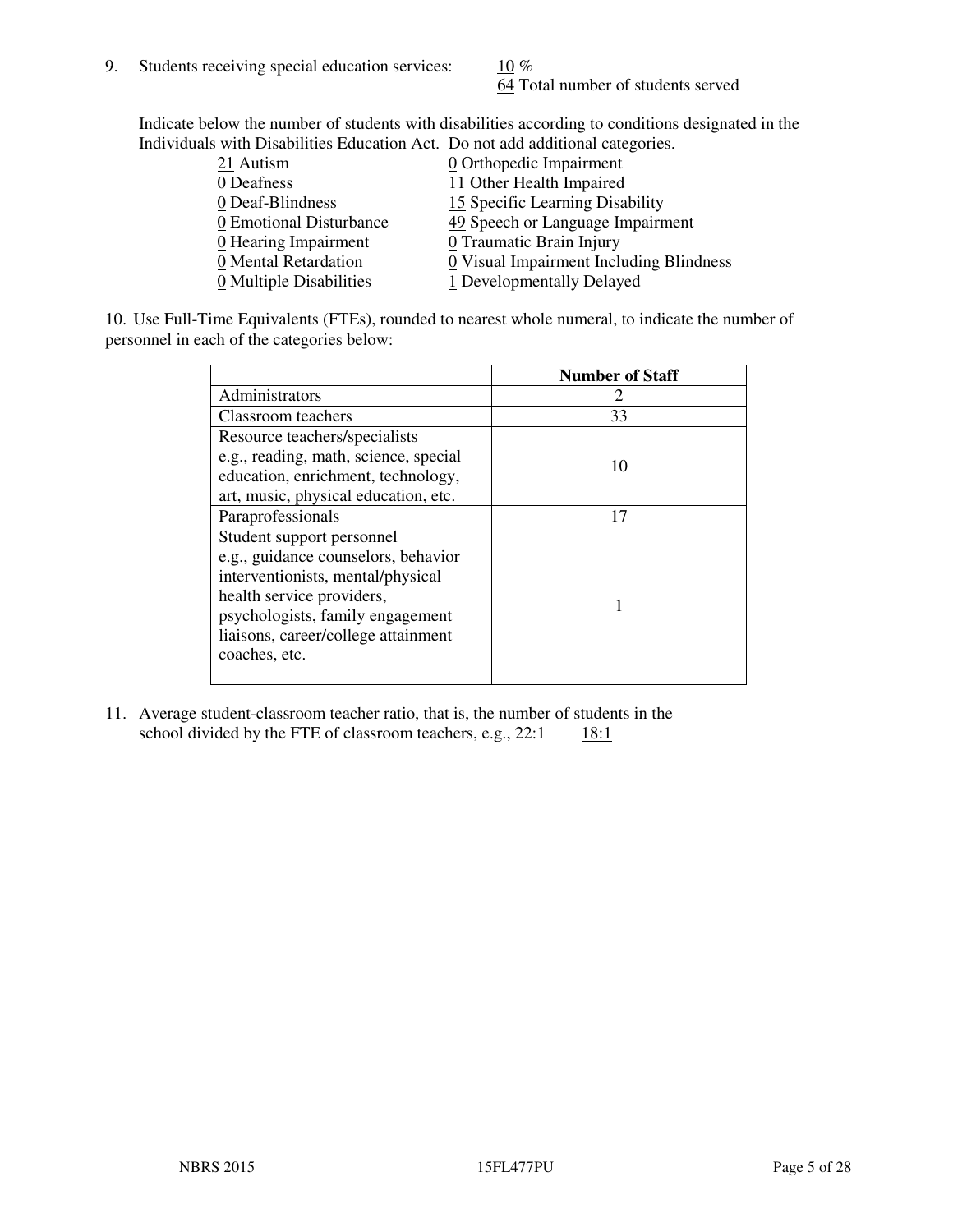12. Show daily student attendance rates. Only high schools need to supply yearly graduation rates.

| <b>Required Information</b> | 2013-2014 | 2012-2013 | 2011-2012 | 2010-2011 | 2009-2010 |
|-----------------------------|-----------|-----------|-----------|-----------|-----------|
| Daily student attendance    | $77\%$    | 97%       | 97%       | $77\%$    | 97%       |
| High school graduation rate | 9%        | $0\%$     | $0\%$     | 0%        | $0\%$     |

#### 13. **For schools ending in grade 12 (high schools)**

Show percentages to indicate the post-secondary status of students who graduated in Spring 2014

| <b>Post-Secondary Status</b>                  |       |
|-----------------------------------------------|-------|
| Graduating class size                         |       |
| Enrolled in a 4-year college or university    | 0%    |
| Enrolled in a community college               | $0\%$ |
| Enrolled in career/technical training program | $0\%$ |
| Found employment                              | $0\%$ |
| Joined the military or other public service   | $0\%$ |
| Other                                         | ነር    |

14. Indicate whether your school has previously received a National Blue Ribbon Schools award. Yes No X

If yes, select the year in which your school received the award.

15. Please summarize your school mission in 25 words or less: The Pembroke Pines-Florida State University Charter Elementary School's vision is to create a collaborative learning community that cultivates character and provides a challenging curriculum. The mission of the school is to provide a personalized learning experience that prepares all students to become global citizens.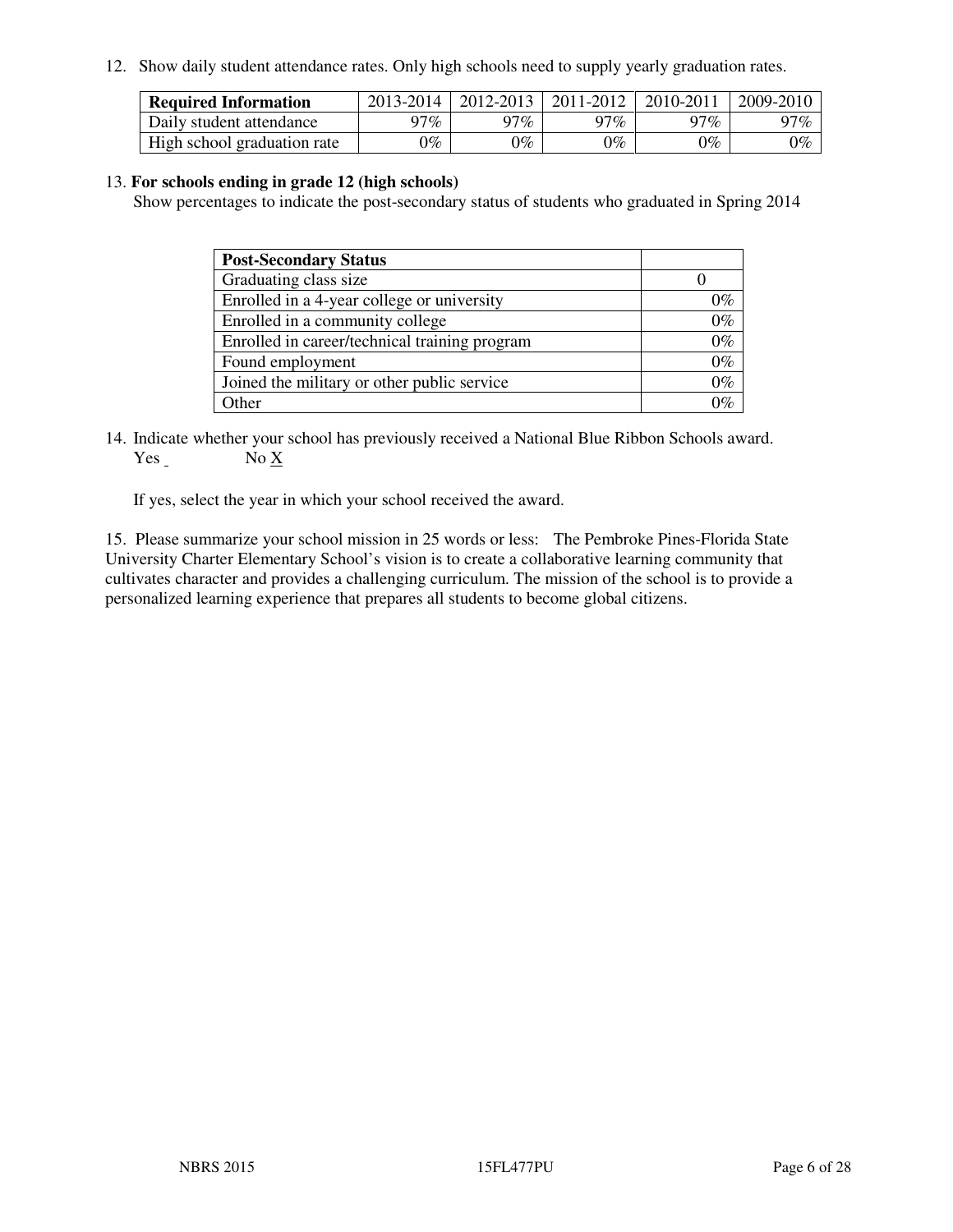# **PART III – SUMMARY**

Pembroke Pines-Florida State University Charter Elementary School is located in the City of Pembroke Pines, Broward County, Florida. Founded in 2003, it is part of the Pembroke Pines Charter School system which consists of four elementary schools, three middle schools, and one high school. The system is a highperforming, municipally-run school system through the City of Pembroke Pines that serves over 5,000 students. It has been recognized for several accomplishments throughout the years, including the 2007 National Charter Schools of the Year award. The other campuses of the Pembroke Pines Charter School system have their charters through Broward County Public Schools. The Pembroke Pines-Florida State University Charter Elementary School is the only campus that has a charter with Florida State University and is a part of the FSU District.

The school is also a professional development school partnering with Florida State University. There are 679 students in the school. There are five classes per grade level in grades kindergarten through fifth, a Center for Children with Autism, and two multi-aged gifted classes. The school services exceptional education students and English language learners. Highly qualified teachers and a dedicated support staff ensure an environment that is conducive to learning.

The students are admitted to the school through a thorough lottery process that is based on ethnicity, socioeconomic status, and gender, resulting in a diverse population. The school tries to maintain target population percentages based on the demographics of Broward County.

As a professional development school, Pembroke Pines-Florida State University Charter Elementary School works collaboratively with Florida State University. The school has a Professional Development Council that consists of individuals from the City of Pembroke Pines, staff members, parents, and professors from the university. Through collaboration, several initiatives have taken place throughout the years. The school also hosts interns from the university. Through the relationship with Florida State University, the school is working to become a mature professional development school.

The school strives to create a collaborative learning community by involving all stakeholders. Students, parents, and staff members are acutely involved in community activities. In addition, families are highly encouraged to be involved in school functions, activities, and their children's learning. All families must complete thirty service hours a year, which enhances communication and involvement in the school. The support of volunteers is invaluable. They provide instructional opportunities during career day, participate in school events, work with small groups of students, organize activities, enhance celebrations, and support faculty and staff. The Parent Teacher Association (PTA) of the school is extremely active. Volunteers devote countless hours to provide the school with various programs and activities. Funding has always been a challenge, so the PTA is continually trying to fundraise in order to equip the school with technology, supplies, and curricular materials.

High academic standards are maintained at Pembroke Pines-Florida State University Charter Elementary School. The school has successfully achieved an 'A' rating every year since its inception. Teachers and staff members are committed to providing a rigorous curriculum that challenges students to succeed. Interventions are also implemented to assist striving students who may need individualized attention in order to meet the demands of the curriculum. In addition, the school provides tutoring and support to the students. Students are also rewarded for achieving Principal's Honor Roll and Gold Honor Roll.

Pembroke Pines-Florida State University Charter Elementary School centers on the "whole child." Students are exposed to the arts, invited to participate in multicultural activities, and offered opportunities to participate in physical fitness programs. Students participate in Red Ribbon Week, GRADE (Gang Resistance and Drug Education) program, "Beary Safe" program, KAPOW (Kids and the Power of Work,) and many more programs that allow them to learn about proper choices, citizenship, and responsibility. Special activities such as the science fair, Reflections art program, Meet the Masters art program, drama club performances, dance team performances, chess club, Jump Rope for Heart, and nutritional programs are just some of the extra-curricular activities that allow students to learn so much more than what is written in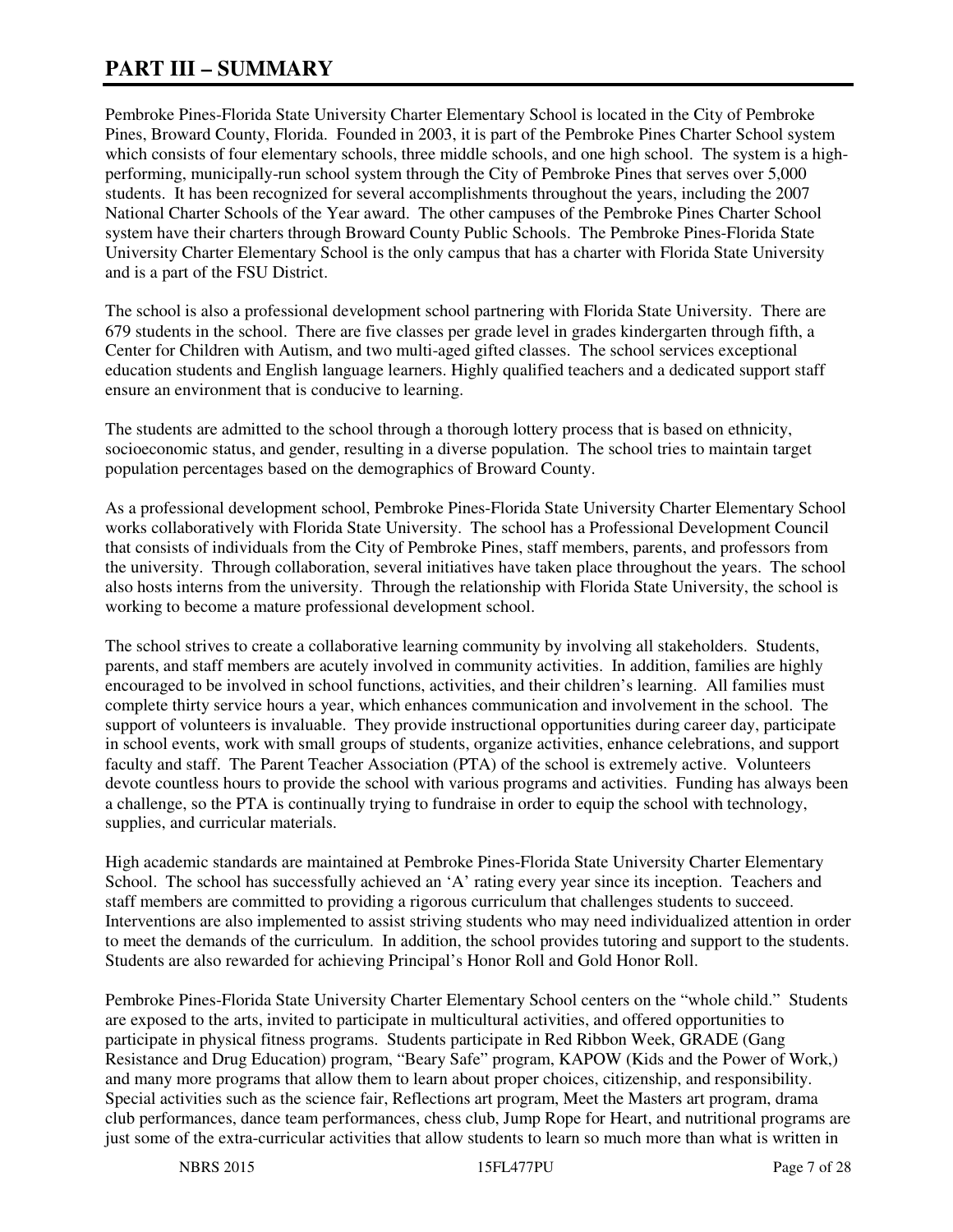the curriculum. The school is also highly involved in the community. Participation in the City of Pembroke Pines activities is an integral part of the school climate. City officials visit the school regularly and also participate in school activities.

The school has a climate that is nurturing and comforting for students, parents, community members, and staff. Often, individuals mention being a part of the 'charter family.' Families return to the school many years after their children move on to the middle and high schools. They continue to participate in school functions and support the teachers. Pembroke Pines-Florida State University Charter Elementary School is truly a special place that supports all involved. Receiving the National Blue Ribbon Schools award would be a huge honor that would be shared by the entire community, who have been dedicated and devoted to making the school an exemplary setting in which to educate students.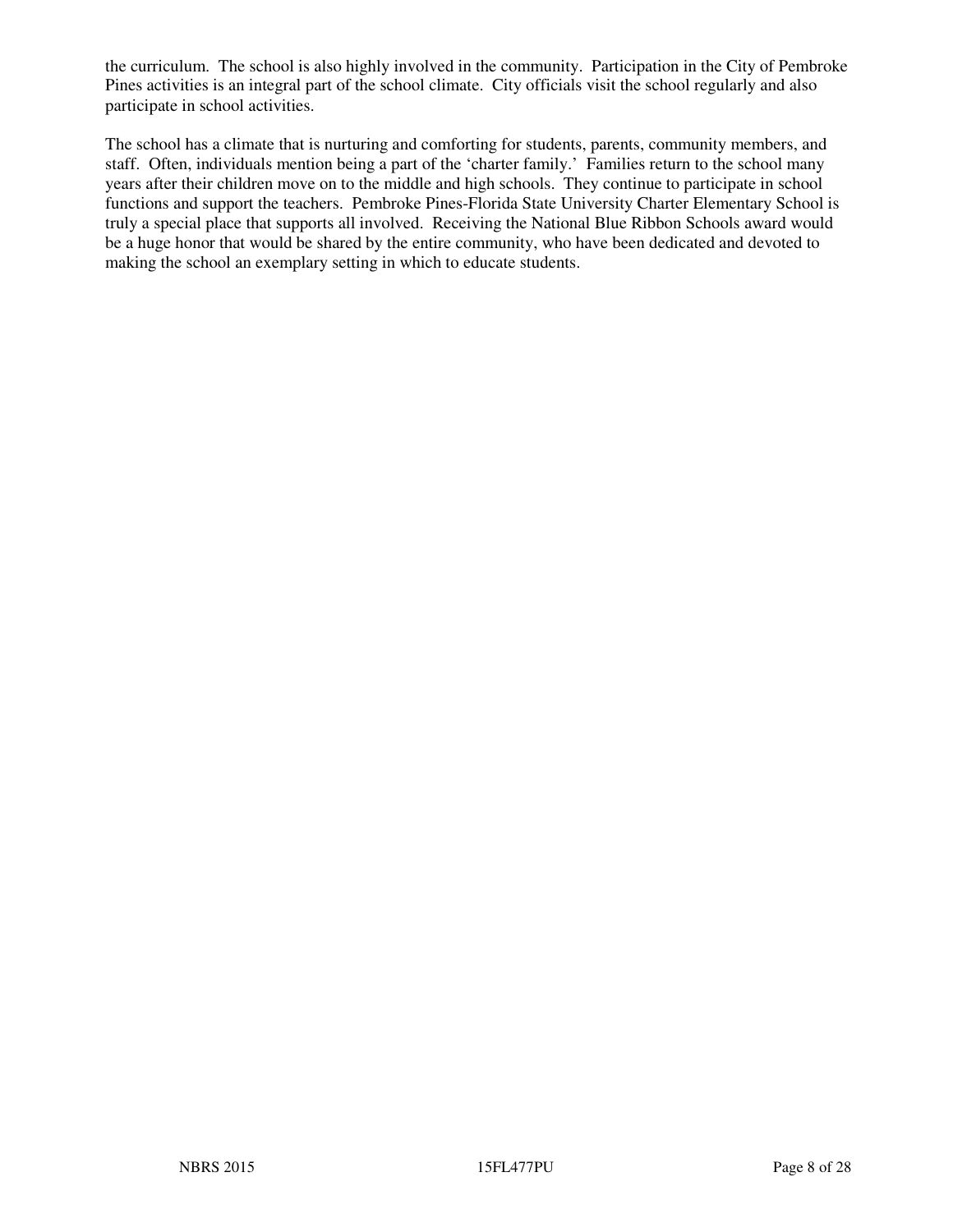#### **1. Core Curriculum:**

Pembroke Pines-Florida State University Charter Elementary School supports instruction through the development of a challenging and rigorous curriculum that is aligned to the Florida Standards. These standards provide clearly defined expectations for student learning and a measure of accountability for student achievement. Supplemental materials are reviewed by the leadership team and input from the team leaders is used prior to purchasing new items. In addition, teachers use multiple resources to create thematic unit plans which include various activities to increase critical thinking skills. Common formative assessments, summative assessments, and multiple diagnostic tools are used to ensure students are meeting progress in all standards.

Educators at Pembroke Pines-Florida State University Charter Elementary School provide an enriched English language arts (ELA) curriculum that focuses on the following areas: Reading Foundational Skills, Reading Standards for Literature, Reading Standards for Informational Text, Standards for Speaking and Listening, and Writing and Language Standards. By examining educational practices and learning progression charts, teachers develop differentiated lessons to ensure students' mastery towards meeting the grade level expectations which prepares students for college and career readiness. Students acquire foundational literacy skills through explicit instruction of phonics, phonemic awareness, and word recognition. In the integrated ELA block, there are student-centered activities that address oral language and literacy skills. Students are also supported by various technology programs, such as SuccessMaker and Discovery Education. The school follows the multi-tiered system of student supports and data-driven collaborative problem solving to target the literacy development needs of learners at all instructional levels.

The mathematics curriculum involves teaching and understanding procedural and conceptual skills in the following domains: Operations and Algebraic Thinking, Numbers and Operations in Base Tens, Fractions, Measurement and Data, and Geometry. When teaching mathematics, teachers implement strategies that promote the cognitive processes through multi-faceted problem solving and learning for transfer to real life. Students acquire basic foundational skills by working together collaboratively to build higher order thinking skills. Other resources contributing to the foundational math skills of all learners include Acaletics, Think Central, and SuccessMaker. The math and intervention programs involve increasingly higher intensity instruction based on the differentiated needs of students. Based on progress monitoring and data analysis of assessments, students are regularly evaluated to ensure effective response to classroom instruction and/or intervention.

The social studies curriculum is based on Florida Standards consisting of the following strands: American History, Civics and Government, Economics, and Geography. The social studies standards are incorporated into interdisciplinary thematic units. Performance tasks are designed and differentiated to actively involve all students in meaningful experiences in which they create projects, models, and real-life productions. Teachers and students use rubrics, scales, and self-assessments to evaluate their knowledge of skills and/or tasks. Lessons and activities are created to meet the unique needs of the student.

The science curriculum is part of the Next Generation Sunshine State Standards (NGSSS). The NGSSS consist of Earth and Space, Life Science, Nature of Science, and Physical Science. Educators engage students in problem-based learning activities to organize, structure, and use information in context to solve complex real-life problems. The cooperative learning approach is employed to give students opportunities to work in groups. In order to meet below grade level students' needs, teachers facilitate individual and small group games and simulations to engage the students in problem solving and decision-making experiences to enhance student learning. When meeting the needs of students who function above grade level, teachers integrate project-based learning, such as coding, genius hour, and web-based activities.

Students are provided with research-based curriculum materials and resources that are correlated to the Florida Standards. The teachers pull from multiple sources including, but not limited to basal textbooks, novels, periodicals, classroom magazines, and educational resources available on the CPALMS. For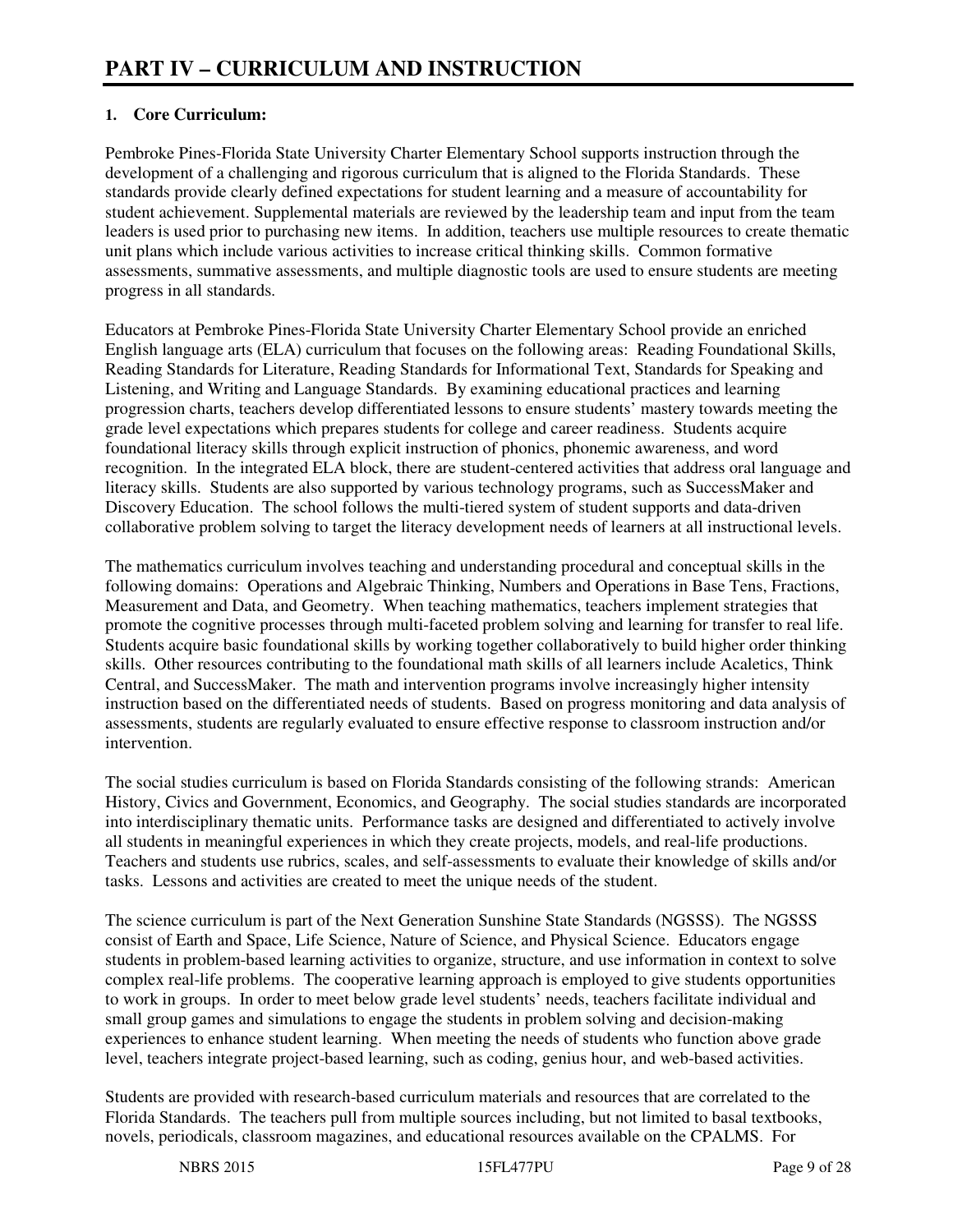students scoring below grade level, they are explicitly taught using evidence-based programs such as Wilson Fundations, Phonics for Reading, Intermediate Rewards, and GO Math Strategic Intervention in a small group setting. Enrichment materials provided by textbook publishers are utilized to expand students' learning beyond the core curriculum. Guest speakers, field trips, and other experiential learning activities are provided to maintain the high excellence of education as evidenced by the school's A+ Plus rating.

#### **2. Other Curriculum Areas:**

Pembroke Pines-Florida State University Charter Elementary School implements several non-core subjects which include art, music, physical education, health and technology. These non-core subject areas are vital to the development of these essential skills: critical thinking and reflection, historical and global connections, innovation, technology and the future, organizational structure, skills, techniques, and processes. In addition, cognitive abilities, lifetime fitness, movement competency, responsible behaviors, and values are all important fundamentals of the students' education.

The art program allows all students to create and share personal works of art with others. Students are actively engaged learners who create and interpret art, as well as develop cognitive processes to appreciate artistic intent. This program invites all students to draw connections among the arts and other disciplines, which strengthens their learning and their ability to transfer knowledge and skills to and from other fields. Annually, the school participates in various art shows and exhibitions throughout the community.

The music program at the school fosters critical thinking and reflection towards diverse types of music, while providing a foundation for an appreciation of music and the arts. Students respond to music through hands-on, kinesthetic learning while identifying beat, rhythm, and melodic differences. Through singing and movement to multicultural music, students learn to respect diverse cultures in the world. The school sponsors a drama club which fifth graders may join to participate in, and perform a musical production for the community. Other clubs that the music program sponsors include chorus, a dance team, drumline, and a poetry club. The music program, along with these other clubs, draws connections between the curriculum, essential skills, and knowledge by actively engaging all students in reading music, counting beats, physically moving, and developing character.

The physical education competencies are met through various educational activities such as structured games, gymnastics, dance, rhythm, and team sports. Other programs sponsored by the physical education program include Jump Rope for Heart and a school wide field day which promotes and encourages team building skills as well as parent involvement. The physical education program draws connections between the curriculum and essential skills and knowledge by encouraging all students to analyze and evaluate movement concepts, recognize safety rules, develop a sense of self, read visual cues, evaluate movements, and keep track of physical motions in a variety of physical activities.

Pembroke Pines-Florida State University Charter Elementary School has a media center equipped with a collection of media and informational resources to assist the students in the achievement of their educational goals. The media teacher and associate aid students and teachers in retrieving all necessary information to meet their curricular needs. Located in the media center are mobile laptop units and digital response systems that are used to create a digital learning environment for researching and gathering information for collaborative projects. These laptop units and response systems are available for checkout, so educators may utilize these tools in the classrooms as well. In addition, teachers and students have access to technology such as interactive whiteboards and Web 2.0 applications that help enhance the technological skills of all learners.

Acquisition of technology skills is needed to prepare today's learners for college and career readiness. Students in all grade levels use computerized learning enrichment programs and adaptive computerized assessments to track and measure progress. In the classroom, students use technology to construct new knowledge, communicate and collaborate, research, and problem-solve. All students have access to Microsoft Office and teachers use many Web 2.0 applications for students to create innovative projects and practice their keyboarding skills.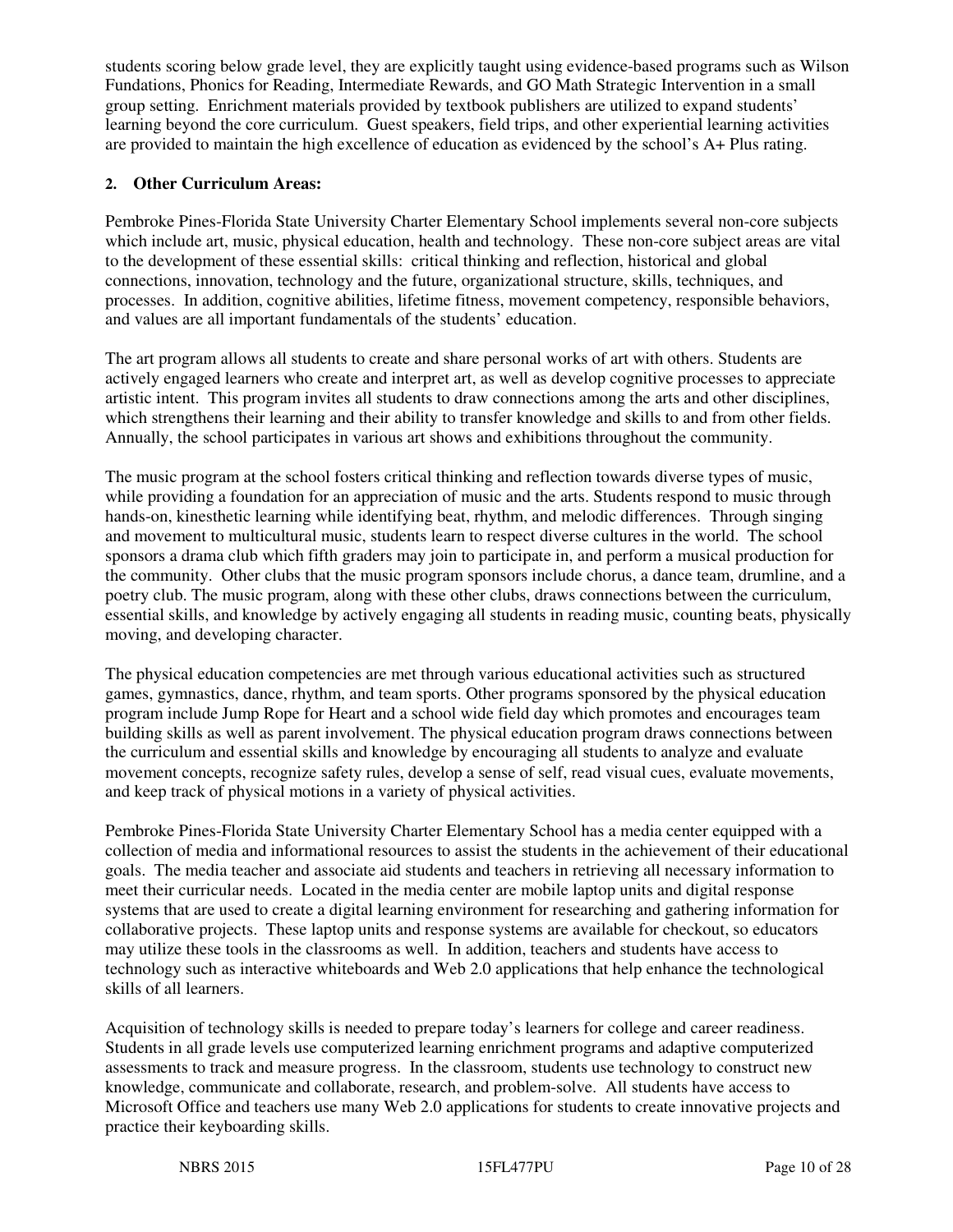The students in the school participate in art, music, physical education, and media once a week. These courses are taught by teachers who are experienced in their fields. The other non-core subjects are taught by the classroom teachers or through guest speakers and other support staff members. These non-core subjects greatly enhance the curriculum.

Other non-core subjects such as health and nutrition are integrated into the curriculum through interdisciplinary units. Classroom teachers use available resources to instruct students in the areas of mental health and wellness and physical health wellness. Students participate in a nutritional program throughout the school year with activities focusing on developing healthy eating habits.

#### **3. Instructional Methods and Interventions:**

Educators use specialized teaching strategies and resources to assist all students in the multi-tiered system of supports. The students in the Exceptional Student Education program and English language learners also acquire academic skills that contain scaffolded lessons to ensure optimal learning experiences. The administration, instructional, and support staff ensure successful implementation of school-wide goals to increase students' achievement by implementing pedagogical methods, monitoring intervention programs, and evaluating conditions that support the learning environment.

Pembroke Pines-Florida State University Charter Elementary School implements the Daily 5 literacy management system that allows teachers to use a variety of teaching approaches to aid in increasing students' academic performance. The Daily 5 is a school-wide initiative that promotes common language and sets and defines literacy goals for every student. Clear expectations are articulated with exemplars to assist students in meeting individual learning goals in differentiated, student-centered activities. Numerous opportunities are given for students on all levels to collaborate, apply critical thinking skills, and participate in meaningful discussions, whether in whole group or a small group setting.

The Daily 5 gives teachers the ability to use a variety of instructional strategies designed to facilitate student learning. The teacher follows and implements the Comprehension Instructional Sequence (CIS) to strengthen students' critical thinking and comprehension of complex text. This tiered instructional process provides students with differentiated instruction tailored to their academic needs. Interventions are delivered in a teacher-led center that focuses on explicitly taught lessons from research-based programs. Other students use adaptive computerized software that supports their academic learning goals set by the teacher. In the literacy centers, peer interaction involves students working together to complete performance tasks or respond to questions about an assigned reading topic.

Project CRISS (Creating Independence through Student-owned Strategies) is used by highly qualified teachers to address the various learning styles of all students. The use of CRISS strategies, especially metacognition, purpose setting, active learning, and teaching for understanding, moves students toward higher order thinking skills. This comprehensive, evidence-based collection of teaching methods helps students create student-owned strategies when working independently or in homogenous or heterogeneous group settings. For example, Reciprocal Teaching encourages students to think about their own thought processes during reading. This method is used in small group reading sessions and promotes critical thinking skills. Most importantly, Reciprocal Teaching encourages questioning strategies, provides immediate feedback, and builds interaction among students and the classroom teacher.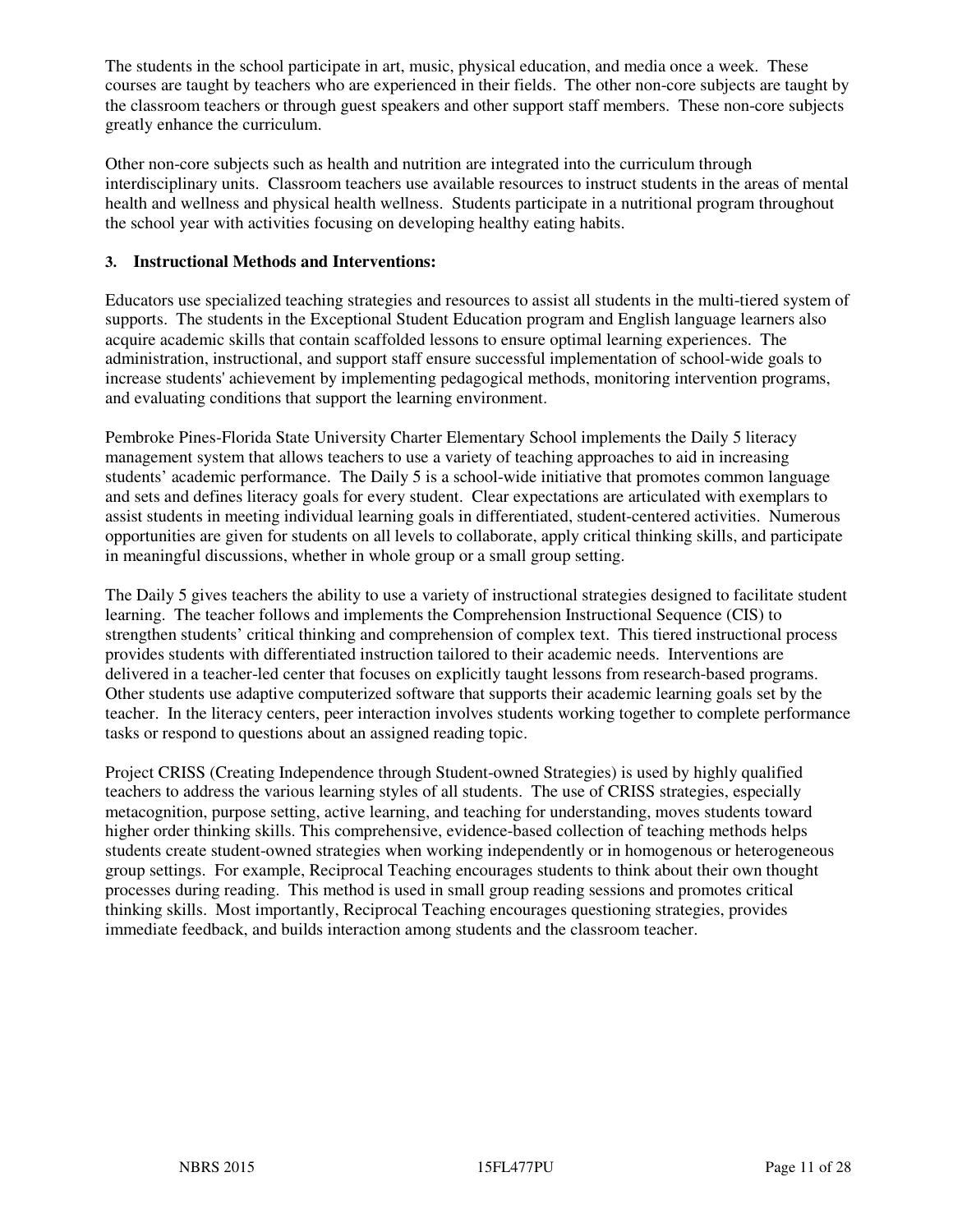#### **1. Assessment Results Narrative Summary:**

Pembroke Pines-Florida State University Charter Elementary School teachers diligently strive to achieve significant learning gains in reading and math. During the academic years of 2010-2014, third through fifth grade students outperformed the state and local elementary students residing in Broward County. Through fiscally tight economic times in education funding with both local and state dollars during a transitional time with state- adopted standards, Pembroke Pines-Florida State University Charter Elementary School was not only able to remain competitive but produce positive data trends in both reading and math.

Pembroke Pines-Florida State University Charter Elementary School's reading data shows a 13% growth over a four year span from 73% of third graders being proficient in reading in 2010 to 86% in 2013. In fourth and fifth grade reading in the same four year span, the students reached or exceeded the previous years' proficiency in four of the six testing windows.

In mathematics, the school's data shows a 15% growth over a four year span from 76% of third graders being proficient in math in 2010 to 91% in 2013. In fourth and fifth grade math in the same four year span, the students reached or exceeded the previous years' proficiency in four of the six testing windows.

In 2013-2014 86% of the third grade students who were classified as socio-economically disadvantaged were proficient in reading and 81% were proficient in math. During this same time-frame, 78% of socioeconomically disadvantaged fourth graders were proficient in reading and 72% were proficient in math.

In 2013-2014 79% of the fifth grade Hispanic or Latino students were proficient in reading and 83% were proficient in math. During this same time-frame, 75% of fourth grade Hispanic or Latino students were proficient in reading and 78% proficient in math.

The African-American third through fifth grade students in 2013-2014 met or exceeded 81% proficiency in math. During this same time-frame, 87% of the third grade African-American students were proficient in reading.

In 2013-2014 89% of the fourth and fifth grade white students were proficient in reading. During this same time-frame, 96% of white 5th grade students were proficient in math.

Pembroke Pines-Florida State University Charter Elementary School's teacher stability, high quality staff development trainings, intensive interventions, and low teacher turnover rate are some of the mitigating factors in the school's success. Teachers are highly qualified and dedicated to students' success.

#### **2. Assessment for Instruction and Learning and Sharing Assessment Results:**

Self-reflection and frequent data reviews are vital for student growth opportunities. Teachers consult vertically with their colleagues to ensure benchmarks are adequately addressed and thoroughly covered minimizing educational gaps of instruction and learning. Outside consultants review and meet with teachers reviewing classroom, school and proficiency data trends in reading and math. The curriculum specialist facilitates professional development and quarterly data chats using Florida Assessments for Instruction in Reading (FAIR,) Acaletics and Performance Matters data. In addition, administration also reviews several data reports and shares feedback with the teachers. Furthermore, the results of standardized tests scores are reviewed and analyzed each year.

Struggling readers are brought through the Response to Intervention (RtI) process for a comprehensive review to seek the underlining deficiency of the learner. The RtI team is comprised of the principal, assistant principal, curriculum specialist, guidance counselor, reading specialist, classroom teacher and parent. Through data reviews, striving students are placed on Tier 2 or Tier 3 interventions to remediate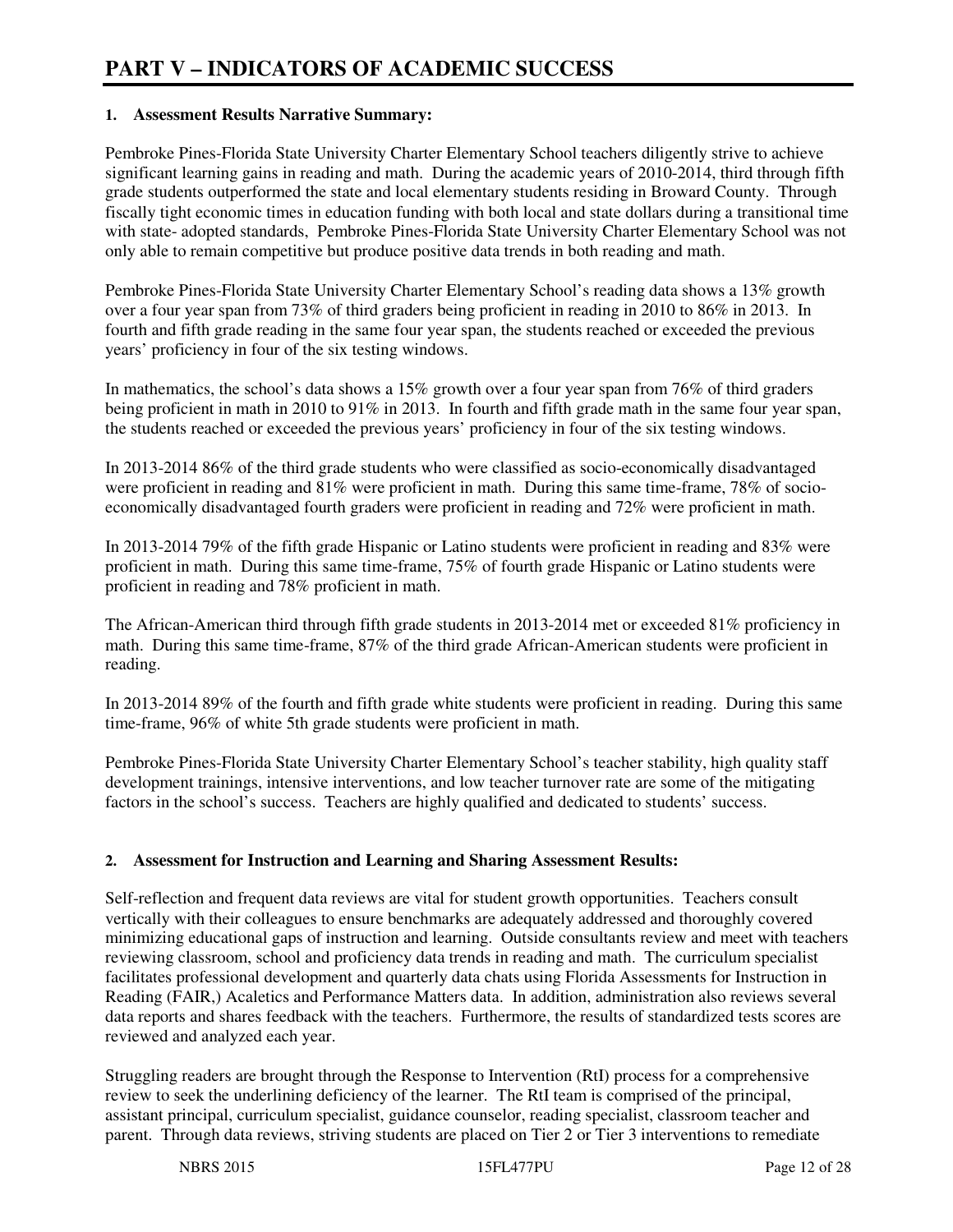gaps. Parents give input and have their questions about the deficiencies clearly outlined.

Parents are informed of students' grades through a web-based electronic gradebook. They also meet with teachers to review data. Students also are encouraged to reflect on their own work. The school utilizes many diagnostic, formative, and summative assessments to monitor individual student gains. For instance, the Accelerated Reader Program assesses, monitors, and creates an individualized learning goal for every student, based on data. Students are administered a diagnostic reading test which provides trajectory learning goals according to their results. The teachers conference with students to help them meet and exceed their individualized quarterly goals, to increase vocabulary, comprehension, and fluency skills.

Assessments are used to determine instructional practices. Teachers use standardized tests, informal assessments, and monitoring tools to make curricular decisions. Data is frequently analyzed and used to make wise choices.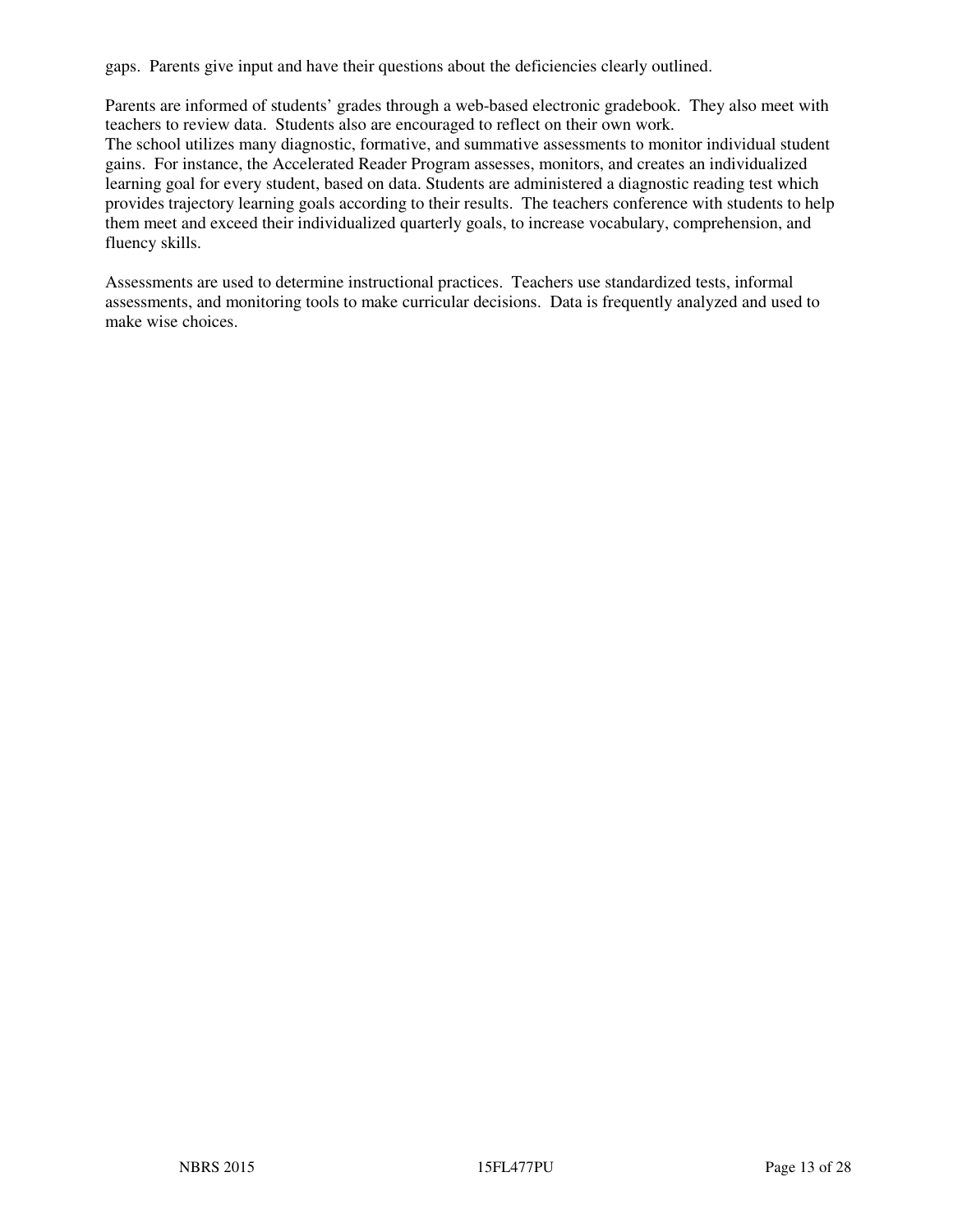#### **1. School Climate/Culture**

Pembroke Pines-Florida State University Charter Elementary School's administration, teachers and support staff share a common vision of the importance of excellent academic instruction and the need to support students' social-emotional needs.

Common planning time for grade level teams is provided to give teachers opportunities to collaboratively discuss and resolve curricular issues and coordinate lesson plans. Teachers feel less alone, more supported and more capable of tackling issues their students may be facing academically, socially, or emotionally.

The Collaborative Problem Solving Team composed of reading specialist, curriculum specialist, school counselor, and administration oversees the Response to Intervention (RtI) process and meets routinely to provide support to teachers by assisting them with academic, social and behavioral interventions.

In addition, services are provided that address the social-emotional needs of each child. The school has an onsite full-time guidance counselor who supports student needs through small and large group sessions, classroom visits, individual sessions, and research-based programs. The school offers several programs to ensure all students develop positive character traits. For instance, Kids of Character, a program in conjunction with the South Florida Sun Sentinel that recognizes two students in each class who exhibit the character trait for the month; GRADE, a gang and drug prevention program in partnership with the City's police department; and K-Kids, a student branch of the community service organization Kiwanis Club are all programs that the school has implemented throughout the years.

Cultivating character is a key focus of the school. Teachers and staff members provide personalized educational experiences for students. Positive character traits are praised and students are motivated to achieve. The school participates in a character education program that highlights citizenship and responsible actions. As a 'bucket-filling' school, empathy and compassion are a fundamental aspect of the school culture. Students are also encouraged to demonstrate positive behaviors in order to be invited to the 'Give Me Five' program, which is a proactive discipline plan that rewards students for exhibiting and maintaining good behavior.

Pembroke Pines-Florida State University Charter Elementary School prides itself in having a positive and inclusive environment which fosters collaboration among teachers, students, parents, and all stakeholders. Students feel that they can safely take those risks that are part of exploration and constructivism and experience success.

#### **2. Engaging Families and Community**

Pembroke Pines-Florida State University Charter Elementary School has been extremely successful in engaging families and collaborating with community members throughout the years. The school's stakeholders are active and involved in the school's activities and programs.

The Parent Teacher Association (PTA) of the school is vigorously active in participating and managing school activities, as well as assisting with clubs and organizations. The volunteers are truly valued and appreciated at the school. Parents chair activities, assist teachers, attend meetings, participate in incentive programs, and help elsewhere when needed. For instance, parent volunteers run a Fact Friday program where students are provided with incentives to complete math worksheets accurately. Parents also run the Meet the Masters program where students are introduced to famous artists and then try to replicate their style by producing unique, individual masterpieces of their own. The Reflections program is another activity that allows students to showcase their artwork in the community. Parents also run the Pat on the Back program which honors exemplary teachers and staff members. The PTA and parent volunteers participate and assist in the drama productions, the honor roll ceremonies, dance team performances, art shows, behavior incentive programs, physical fitness activities, and many more programs.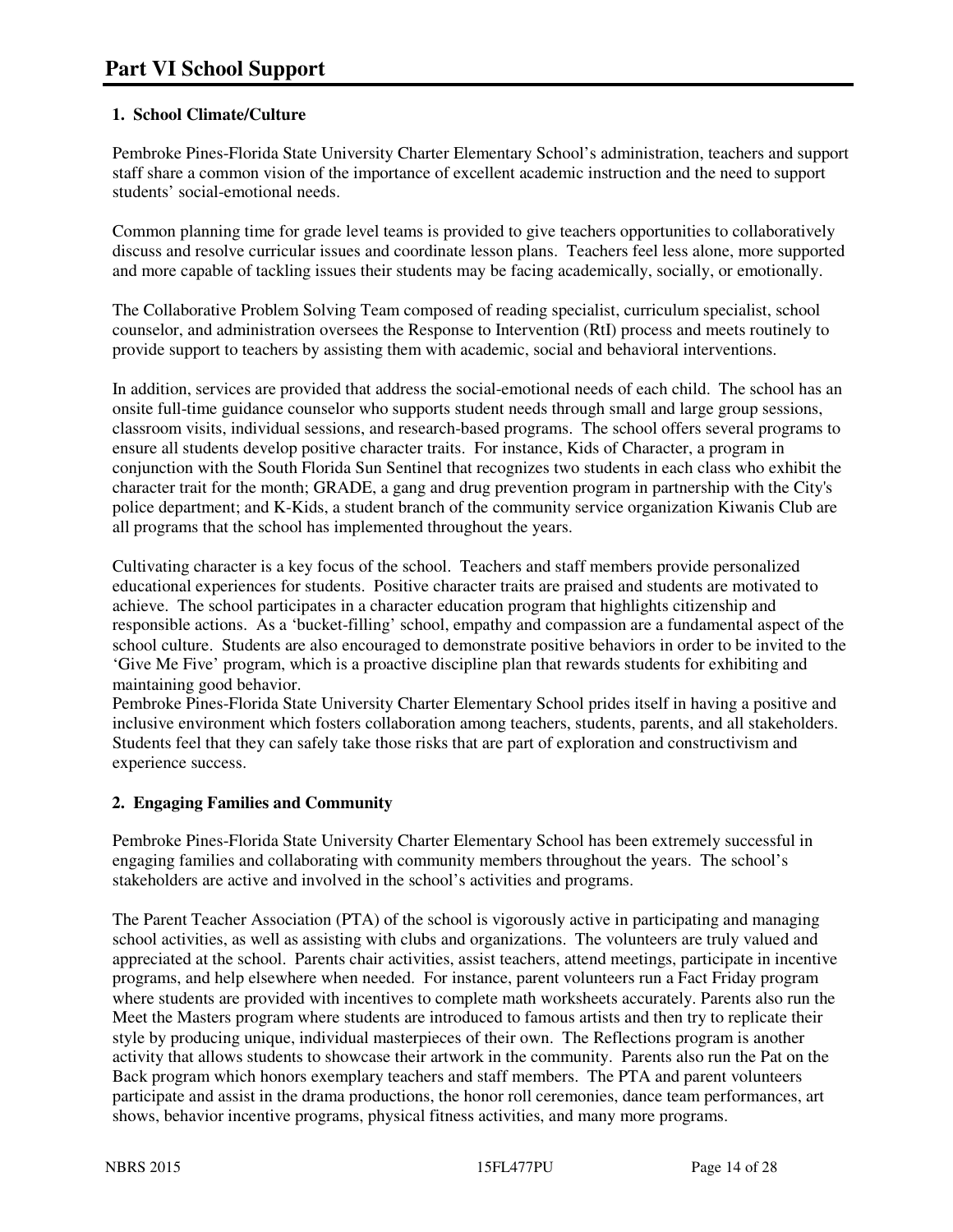The school also participates in the Kids and the Power of Work (KAPOW) program. Students in second and fifth grades are able to receive lessons from a community volunteer about citizenship and character. They learn about the individual's occupation and are encouraged to focus on academics and behavior in order to become successful members of society. At the completion of the program, the students then go on a field trip as a culminating activity to further enhance their learning experiences.

All Pro Dads is another very popular program that invites fathers to the school to share breakfast and meaningful discussions with their children, other dads, and students. Topics have ranged from strengthening home-school connections to Internet safety. This promotes parent involvement and gives an opportunity for fathers to be more involved in the school.

Students from the Pembroke Pines Charter High School often volunteer at the school to assist students and teachers. In addition, community members come to the school to read books, serve as guest speakers, participate in career day, and assist students with various tasks and activities. The City of Pembroke Pines officials and employees often visit the school and are involved in many of the school's functions. They participate in activities and encourage students to succeed.

By involving community members and families, the school successfully equips students with opportunities to excel in much more than academics. Therefore, Pembroke Pines-Florida State University Charter Elementary School is able to educate the 'whole child.'

#### **3. Professional Development**

Pembroke Pines-Florida State University Charter Elementary School's professional development program is a cohesive and comprehensive approach designed to provide teachers and staff with high quality training focused on increasing students' achievement. Professional development (PD) trainings are aligned to district- and school-wide initiatives that adhere to federal, state, and local educational policies. Support and direction for professional development are provided to teachers through ongoing Professional Learning Communities (PLC) meetings, district-based professional development opportunities, courses, and additional resources such as webinars and online forums. The PDs are aligned to the new rigorous state standards as well as targeted goals set forth in the School Improvement Plan.

Sustaining a culture of collaboration, the PDs are focused on improving and increasing capabilities of teachers through shared leadership and collective learning. Prior to teachers participating in school-based PDs, individual Professional Growth Plans (PGP) are created to evaluate and reflect on individual teaching practices based on classroom data. Over the years, the students have shown increased learning gains based on the implementation of instructional practices due to professional growth plans.

The analysis of the PGPs and self-assessments allow teachers to set learning targets as they participate in an informal or formal PLC. This sometimes presents a challenge as teachers have limited time during the school day. PLCs involve teachers working collaboratively to share learning outcomes from educational activities and engaging in meaningful discussion about students' academic performance. Scheduling these meetings during common planning time ensures that teachers participate.

This school year, PLC teams meet regularly to discuss, reflect, and implement information from online courses. The courses developed by leading education experts give teachers a more in-depth analysis to the Florida Standards and their impact on student learning. Through these courses, teachers learn effective instructional practices with the use of data to increase student performance. Teachers share their findings from each course and present to their team for implementation. The curriculum specialist is provided with a reflection log with team minutes on the discussion of the courses and how they will be implemented in the classroom. School administrators conduct classroom observations and walkthroughs to monitor the implementation of professional development follow-up activities.

Shared values and shared vision play an integral part in maintaining a strong professional development program. The leadership team dedicates time to address issues of long term importance, including common policies, common direction, and organizational development and improvement initiatives that will lead to school improvement and student academic achievement. This collaborative process is repeated in the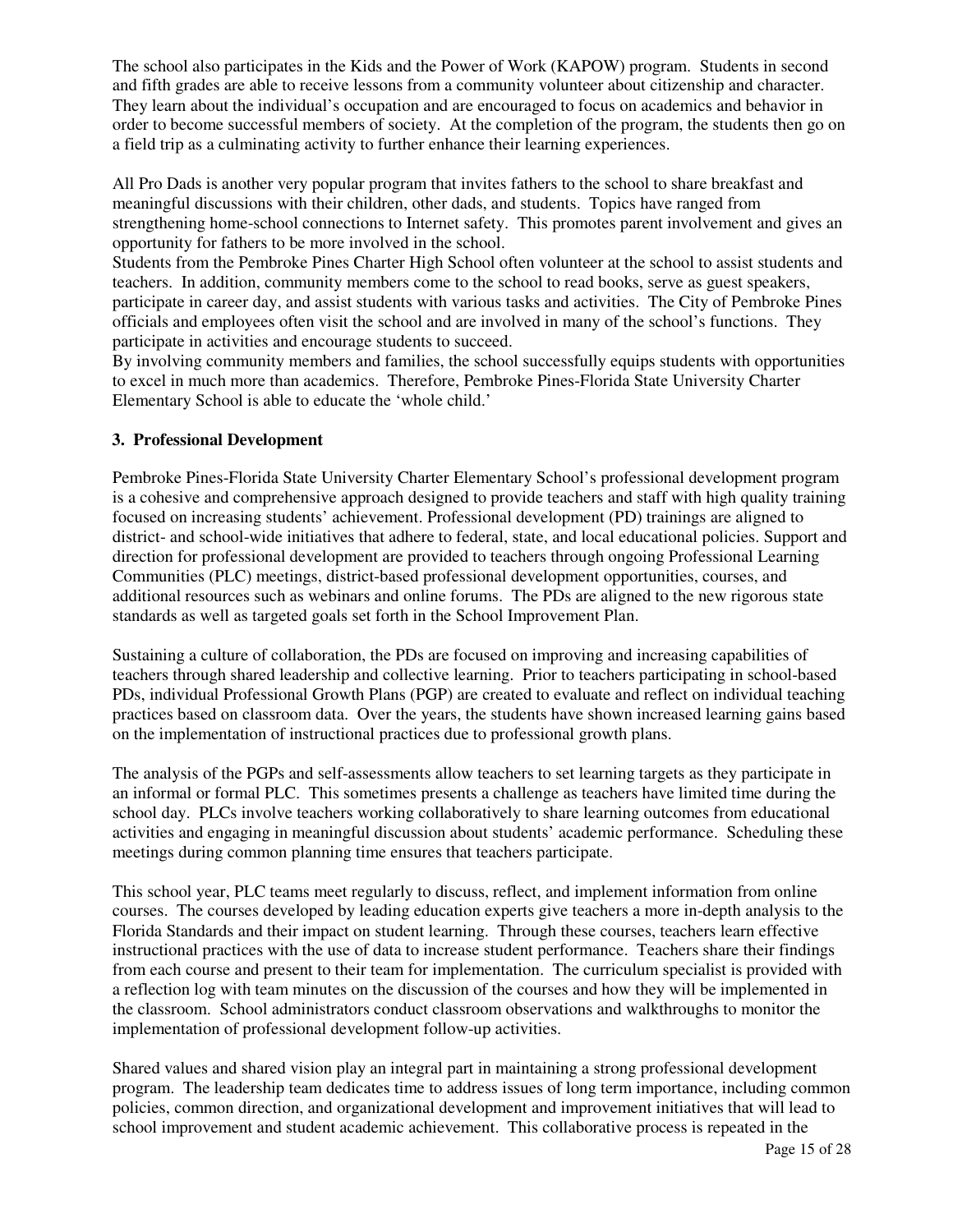PLCs, horizontal and vertical alignment team meetings, and administration data chats to ensure program effectiveness.

#### **4. School Leadership**

The leadership philosophy of Pembroke Pines-Florida State University Charter Elementary School is to provide a safe, equal opportunity learning environment for its student body and ensure constant professional development opportunities for its staff. The principal, assistant principal, and the entire leadership team work daily towards this goal. The entire staff is committed to ensuring an optimal learning and working environment for all.

The administrators of the school strive to provide students, staff, and families with an environment that is open to all stakeholders. They have an 'open-door' policy that allows all who enter an opportunity to discuss issues, plan activities, and develop programs. Teachers and staff members participate in daily decision-making and share in the planning of programs, activities, and curriculum. They hold many leadership roles in the school and are encouraged to make decisions that would benefit the students.

The leadership team includes the principal, assistant principal, guidance counselor, curriculum specialist, reading specialist, and administrative assistant. This group meets regularly to plan and reflect on school programs and initiatives. In addition, grade level team leaders meet regularly with administration and the curriculum specialist to discuss curriculum, policies, and procedures. The school also has a Safe Team that includes several office staff members, the School Resource Officer, and administration.

Many committees are a part of the school climate and allow teachers and staff members to serve as leaders. The school has a Collaborative Problem Solving Team that meets regularly for Response to Intervention which addresses, analyzes, and assists striving students in making academic and behavioral gains.

Teachers conduct staff development trainings and share best practices with the faculty, as well as serve as PLC chairpersons. Teachers also serve as mentors and assist new hires, while chairing many school -wide committees. These include the writing committee, family night committee, technology committee, and sunshine committee.

Shared decision making plays a vital role at the Pembroke Pines-Florida State University Charter Elementary School. For instance, interviews for new positions are typically conducted as a group interview to ensure a varied and well-rounded outcome. Teachers are able to ask questions of the applicants and determine who would be the best fit for the school.

The principal and assistant principal interact and communicate daily with community members, parents, and other stakeholders in order to continuously provide a climate that focuses on student achievement and success. They listen to ideas and consistently provide feedback to others.

Overall, the leadership philosophy at Pembroke Pines-Florida State University Charter Elementary School is one that motivates, supports, and encourages others to be involved in decision making at the school to secure a safe and productive learning environment for all.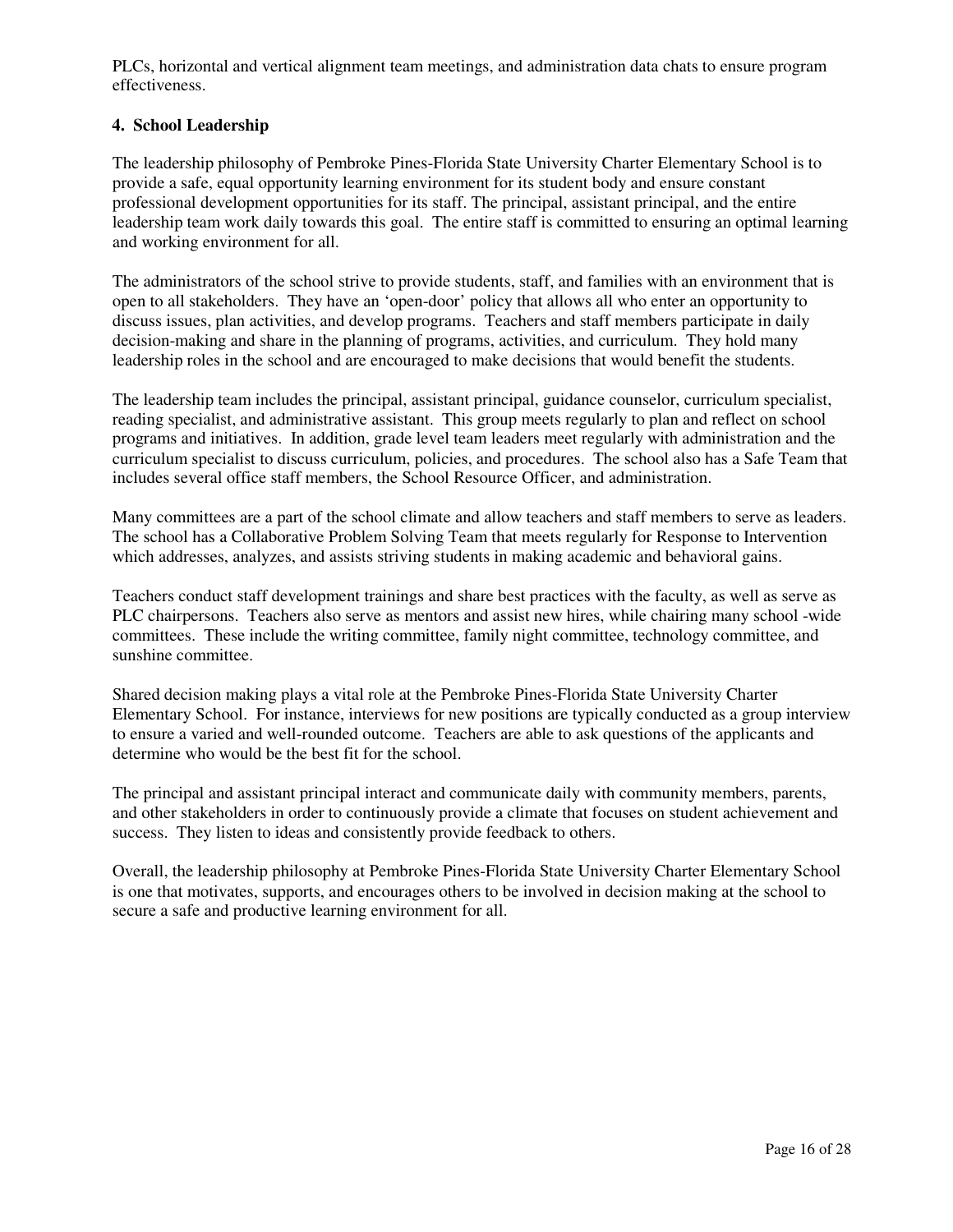| Subject: Math                       | <b>Test: FCAT 2.0/FCAT</b>           |
|-------------------------------------|--------------------------------------|
| <b>All Students Tested/Grade: 3</b> | <b>Edition/Publication Year: N/A</b> |
| Publisher:                          |                                      |

| School Year                      | 2013-2014      | 2012-2013        | 2011-2012      | 2010-2011    | 2009-2010       |
|----------------------------------|----------------|------------------|----------------|--------------|-----------------|
| Testing month                    | Mar            | Mar              | Mar            | Mar          | Mar             |
| <b>SCHOOL SCORES*</b>            |                |                  |                |              |                 |
| Level 3 or above                 | 91             | 91               | 83             | 76           | 85              |
| Level 4 or above                 | 63             | 64               | 54             | 44           | $\overline{55}$ |
| Number of students tested        | 111            | 111              | 120            | 119          | 122             |
| Percent of total students tested | 100            | 100              | 100            | 100          | 100             |
| Number of students tested with   |                |                  |                |              |                 |
| alternative assessment           |                |                  |                |              |                 |
| % of students tested with        | $\overline{0}$ | $\boldsymbol{0}$ | $\overline{0}$ | $\mathbf{0}$ | $\overline{0}$  |
| alternative assessment           |                |                  |                |              |                 |
| <b>SUBGROUP SCORES</b>           |                |                  |                |              |                 |
| 1. Free and Reduced-Price        |                |                  |                |              |                 |
| Meals/Socio-Economic/            |                |                  |                |              |                 |
| <b>Disadvantaged Students</b>    |                |                  |                |              |                 |
| Level 3 or above                 | 81             | 85               | 77             |              | 73              |
| Level 4 or above                 | 48             | 46               | 35             |              | 62              |
| Number of students tested        | 21             | 26               | 26             | 1            | 15              |
| 2. Students receiving Special    |                |                  |                |              |                 |
| <b>Education</b>                 |                |                  |                |              |                 |
| Level 3 or above                 | 77             | 64               | 52             | 52           | 52              |
| Level 4 or above                 | 39             | 28               | 24             | 24           | 23              |
| Number of students tested        | 13             | 14               | 17             | 21           | 27              |
| 3. English Language Learner      |                |                  |                |              |                 |
| <b>Students</b>                  |                |                  |                |              |                 |
| Level 3 or above                 |                |                  |                |              |                 |
| Level 4 or above                 |                |                  |                |              |                 |
| Number of students tested        |                |                  |                |              |                 |
| 4. Hispanic or Latino            |                |                  |                |              |                 |
| <b>Students</b>                  |                |                  |                |              |                 |
| Level 3 or above                 | 90             | 84               | 80             | 76           |                 |
| Level 4 or above                 | 58             | 56               | 50             | 37           |                 |
| Number of students tested        | 40             | 43               | 46             | 41           |                 |
| 5. African- American             |                |                  |                |              |                 |
| <b>Students</b>                  |                |                  |                |              |                 |
| Level 3 or above                 | 94             | 97               | 81             | 73           | 76              |
| Level 4 or above                 | 58             | 58               | 48             | 40           | 39              |
| Number of students tested        | 31             | 29               | 37             | 40           | 38              |
| <b>6. Asian Students</b>         |                |                  |                |              |                 |
| Level 3 or above                 |                |                  |                |              |                 |
| Level 4 or above                 |                |                  |                |              |                 |
| Number of students tested        |                |                  |                |              |                 |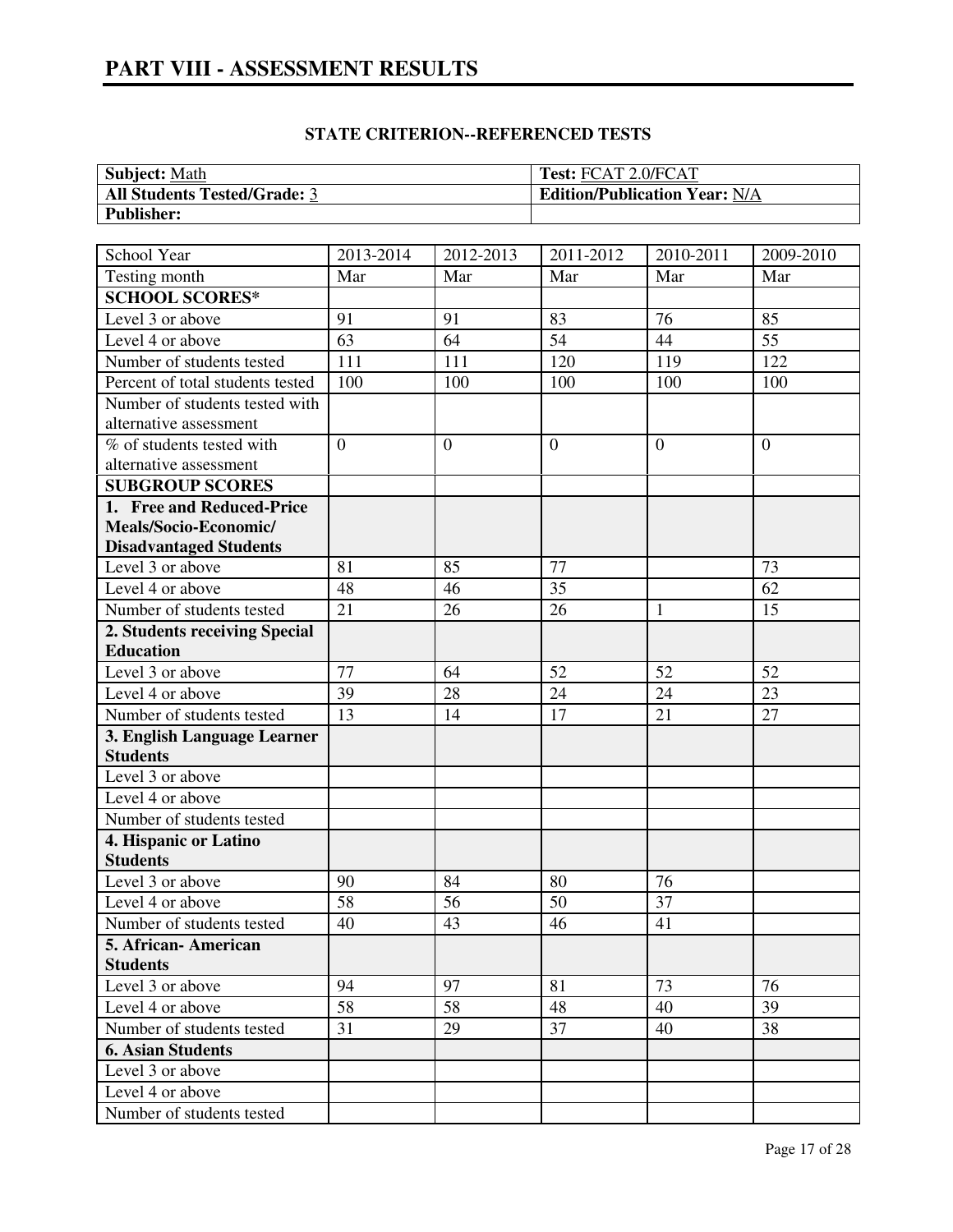| School Year                      | 2013-2014 | 2012-2013 | 2011-2012 | 2010-2011 | 2009-2010 |
|----------------------------------|-----------|-----------|-----------|-----------|-----------|
| 7. American Indian or            |           |           |           |           |           |
| <b>Alaska Native Students</b>    |           |           |           |           |           |
| Level 3 or above                 | 90        |           |           |           |           |
| Level 4 or above                 | 90        |           |           |           |           |
| Number of students tested        | 10        |           |           |           |           |
| 8. Native Hawaiian or other      |           |           |           |           |           |
| <b>Pacific Islander Students</b> |           |           |           |           |           |
| Level 3 or above                 |           |           |           |           |           |
| Level 4 or above                 |           |           |           |           |           |
| Number of students tested        |           |           |           |           |           |
| 9. White Students                |           |           |           |           |           |
| Level 3 or above                 | 88        | 92        | 87        | 79        | 90        |
| Level 4 or above                 | 71        | 80        | 55        | 65        | 63        |
| Number of students tested        | 24        | 25        | 31        | 29        | 59        |
| 10. Two or More Races            |           |           |           |           |           |
| identified Students              |           |           |           |           |           |
| Level 3 or above                 |           |           |           |           |           |
| Level 4 or above                 |           |           |           |           |           |
| Number of students tested        |           |           |           |           |           |
| 11. Other 1: Other 1             |           |           |           |           |           |
| Level 3 or above                 |           |           |           |           |           |
| Level 4 or above                 |           |           |           |           |           |
| Number of students tested        |           |           |           |           |           |
| 12. Other 2: Other 2             |           |           |           |           |           |
| Level 3 or above                 |           |           |           |           |           |
| Level 4 or above                 |           |           |           |           |           |
| Number of students tested        |           |           |           |           |           |
| 13. Other 3: Other 3             |           |           |           |           |           |
| Level 3 or above                 |           |           |           |           |           |
| Level 4 or above                 |           |           |           |           |           |
| Number of students tested        |           |           |           |           |           |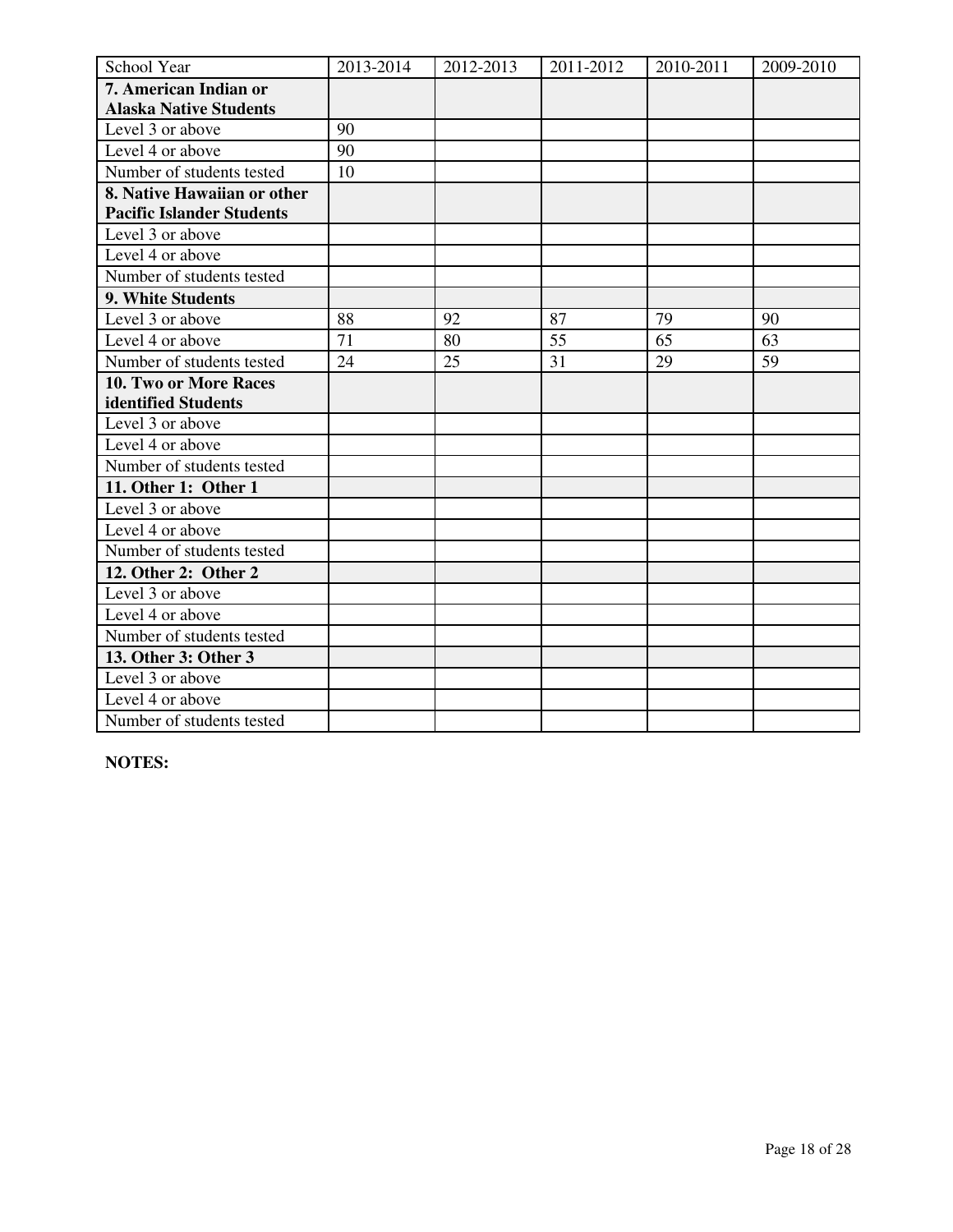| Subject: Math                       | <b>Test: FCAT 2.0/FCAT</b>           |
|-------------------------------------|--------------------------------------|
| <b>All Students Tested/Grade: 4</b> | <b>Edition/Publication Year: N/A</b> |
| <b>Publisher:</b>                   |                                      |

| School Year                      | 2013-2014      | 2012-2013      | 2011-2012      | $\overline{2010}$ -2011 | 2009-2010      |
|----------------------------------|----------------|----------------|----------------|-------------------------|----------------|
| Testing month                    | Mar            | Mar            | Mar            | Mar                     | Mar            |
| <b>SCHOOL SCORES*</b>            |                |                |                |                         |                |
| Level 3 or above                 | 85             | 83             | 84             | 81                      | 85             |
| Level 4 or above                 | 66             | 57             | 57             | 56                      | 49             |
| Number of students tested        | 125            | 133            | 127            | 118                     | 121            |
| Percent of total students tested | 100            | 100            | 100            | 100                     | 100            |
| Number of students tested with   |                |                |                |                         |                |
| alternative assessment           |                |                |                |                         |                |
| % of students tested with        | $\overline{0}$ | $\overline{0}$ | $\overline{0}$ | $\overline{0}$          | $\overline{0}$ |
| alternative assessment           |                |                |                |                         |                |
| <b>SUBGROUP SCORES</b>           |                |                |                |                         |                |
| 1. Free and Reduced-Price        |                |                |                |                         |                |
| Meals/Socio-Economic/            |                |                |                |                         |                |
| <b>Disadvantaged Students</b>    |                |                |                |                         |                |
| Level 3 or above                 | 72             | 71             | 69             |                         | 86             |
| Level 4 or above                 | 34             | 26             | 31             |                         | 32             |
| Number of students tested        | 18             | 24             | 29             | 1                       | 22             |
| 2. Students receiving Special    |                |                |                |                         |                |
| <b>Education</b>                 |                |                |                |                         |                |
| Level 3 or above                 | 50             | 63             | 59             | 43                      | 36             |
| Level 4 or above                 | 38             | 42             | 24             | 29                      | 14             |
| Number of students tested        | 16             | 19             | 17             | 21                      | 14             |
| 3. English Language Learner      |                |                |                |                         |                |
| <b>Students</b>                  |                |                |                |                         |                |
| Level 3 or above                 |                |                |                |                         |                |
| Level 4 or above                 |                |                |                |                         |                |
| Number of students tested        |                |                |                |                         |                |
| 4. Hispanic or Latino            |                |                |                |                         |                |
| <b>Students</b>                  |                |                |                |                         |                |
| Level 3 or above                 | 82             | 78             | 85             | 74                      |                |
| Level 4 or above                 | 62             | 47             | 60             | 56                      |                |
| Number of students tested        | 49             | 49             | 48             | 50                      |                |
| 5. African- American             |                |                |                |                         |                |
| <b>Students</b>                  |                |                |                |                         |                |
| Level 3 or above                 | 81             | 80             | 80             | 75                      | 74             |
| Level 4 or above                 | 55             | 56             | 45             | 40                      | 33             |
| Number of students tested        | 27             | 41             | 40             | 32                      | 43             |
| <b>6. Asian Students</b>         |                |                |                |                         |                |
| Level 3 or above                 |                |                |                |                         |                |
| Level 4 or above                 |                |                |                |                         |                |
| Number of students tested        |                |                |                |                         |                |
| 7. American Indian or            |                |                |                |                         |                |
| <b>Alaska Native Students</b>    |                |                |                |                         |                |
| Level 3 or above                 |                |                |                |                         |                |
| Level 4 or above                 |                |                |                |                         |                |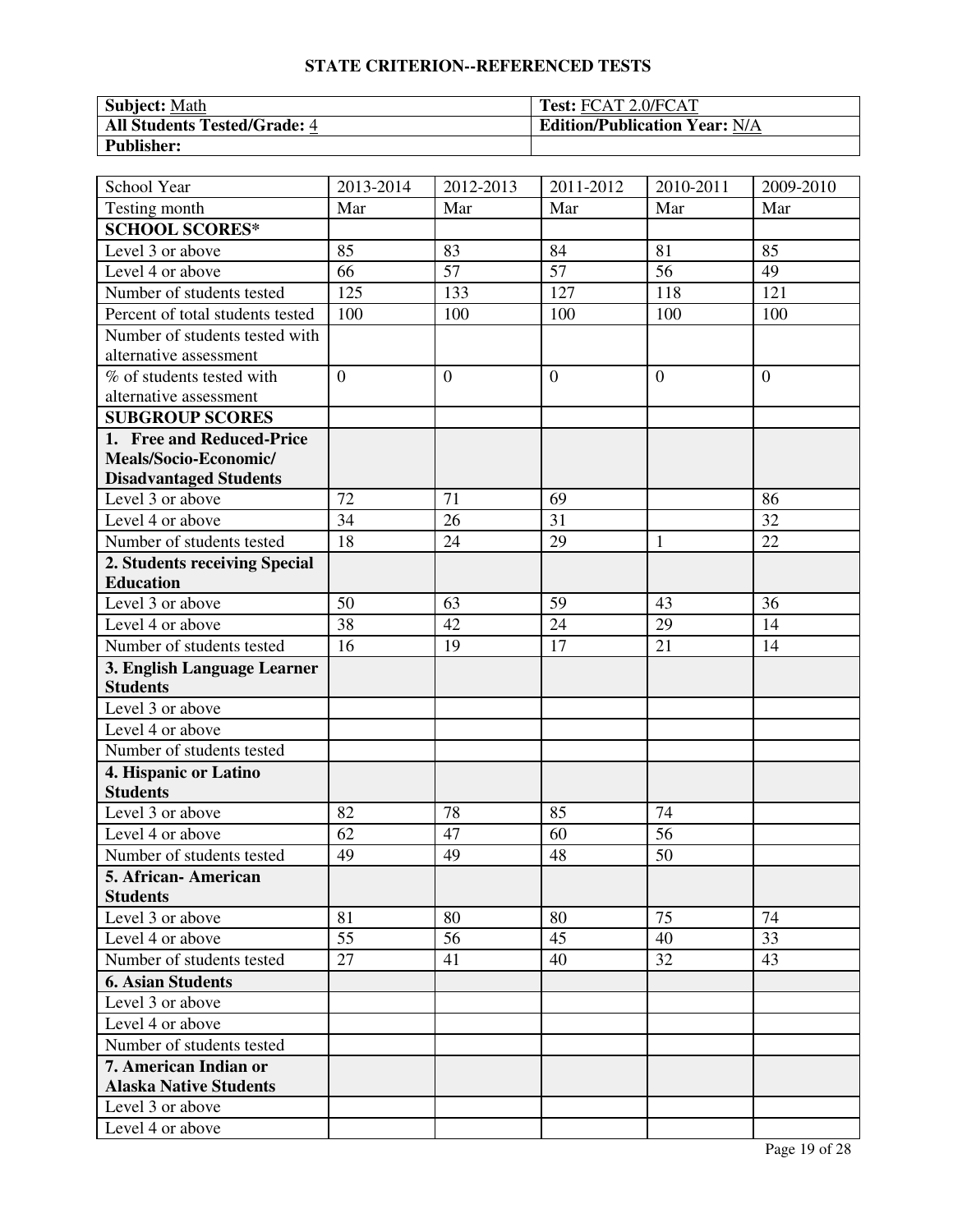| School Year                      | 2013-2014 | 2012-2013 | 2011-2012 | 2010-2011 | 2009-2010 |
|----------------------------------|-----------|-----------|-----------|-----------|-----------|
| Number of students tested        |           |           |           |           |           |
| 8. Native Hawaiian or other      |           |           |           |           |           |
| <b>Pacific Islander Students</b> |           |           |           |           |           |
| Level 3 or above                 |           |           |           |           |           |
| Level 4 or above                 |           |           |           |           |           |
| Number of students tested        |           |           |           |           |           |
| 9. White Students                |           |           |           |           |           |
| Level 3 or above                 | 79        | 87        | 87        | 96        | 91        |
| Level 4 or above                 | 36        | 64        | 70        | 62        | 57        |
| Number of students tested        | 28        | 31        | 30        | 24        | 56        |
| <b>10. Two or More Races</b>     |           |           |           |           |           |
| identified Students              |           |           |           |           |           |
| Level 3 or above                 |           |           |           |           |           |
| Level 4 or above                 |           |           |           |           |           |
| Number of students tested        |           |           |           |           |           |
| 11. Other 1: Other 1             |           |           |           |           |           |
| Level 3 or above                 |           |           |           |           |           |
| Level 4 or above                 |           |           |           |           |           |
| Number of students tested        |           |           |           |           |           |
| 12. Other 2: Other 2             |           |           |           |           |           |
| Level 3 or above                 |           |           |           |           |           |
| Level 4 or above                 |           |           |           |           |           |
| Number of students tested        |           |           |           |           |           |
| 13. Other 3: Other 3             |           |           |           |           |           |
| Level 3 or above                 |           |           |           |           |           |
| Level 4 or above                 |           |           |           |           |           |
| Number of students tested        |           |           |           |           |           |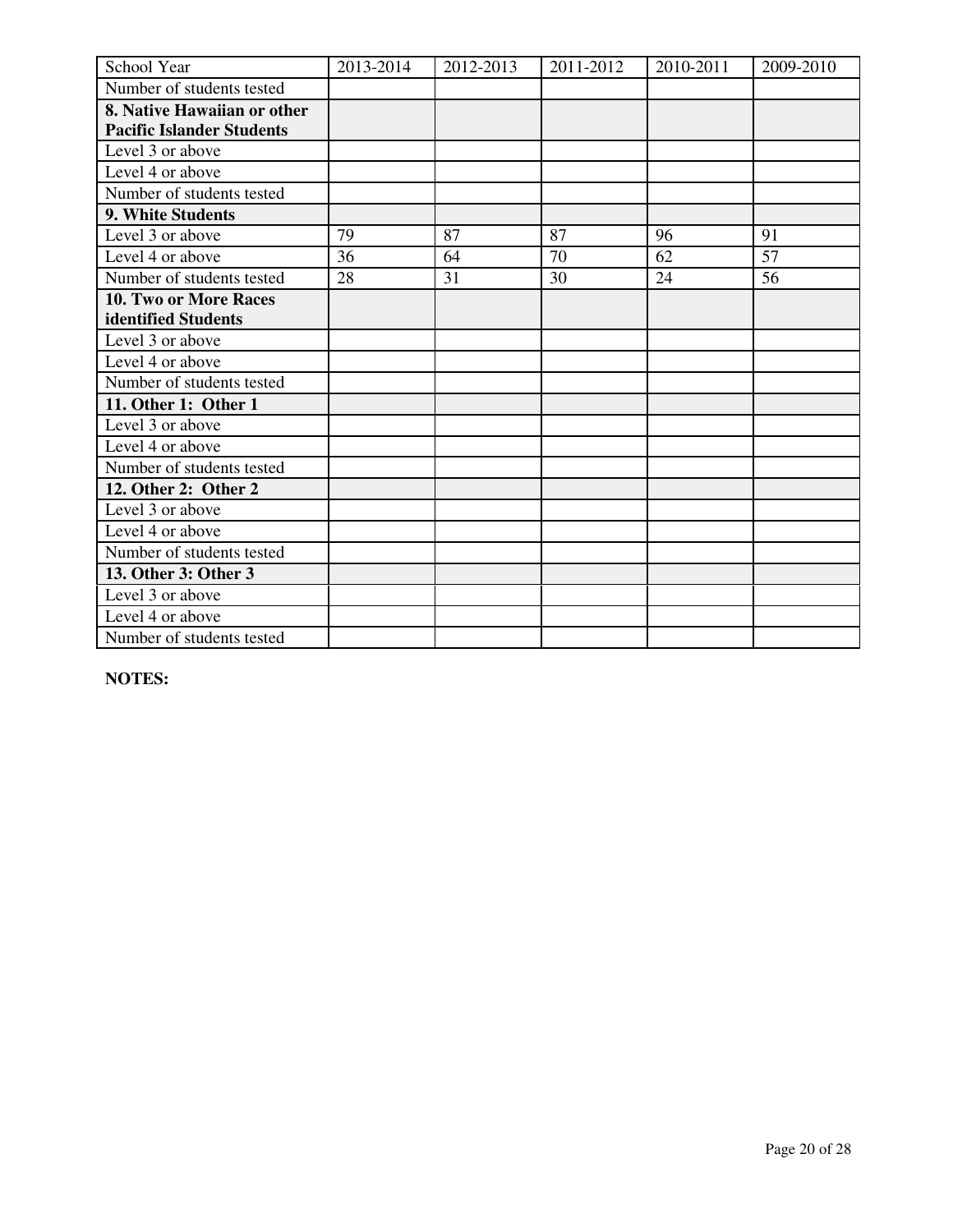| <b>Subject: Math</b>         | <b>Test: FCAT 2.0/FCAT</b>           |
|------------------------------|--------------------------------------|
| All Students Tested/Grade: 5 | <b>Edition/Publication Year: N/A</b> |
| <b>Publisher:</b>            |                                      |

| School Year                      | 2013-2014      | 2012-2013        | $\overline{2011}$ -2012 | 2010-2011 | 2009-2010      |
|----------------------------------|----------------|------------------|-------------------------|-----------|----------------|
| Testing month                    | Mar            | Mar              | Mar                     | Mar       | Mar            |
| <b>SCHOOL SCORES*</b>            |                |                  |                         |           |                |
| Level 3 or above                 | 88             | 80               | 82                      | 80        | 82             |
| Level 4 or above                 | 65             | 47               | 53                      | 47        | 56             |
| Number of students tested        | 127            | 130              | 124                     | 121       | 111            |
| Percent of total students tested | 100            | 100              | 100                     | 100       | 100            |
| Number of students tested with   |                |                  |                         |           |                |
| alternative assessment           |                |                  |                         |           |                |
| % of students tested with        | $\overline{0}$ | $\boldsymbol{0}$ | $\boldsymbol{0}$        | $\theta$  | $\overline{0}$ |
| alternative assessment           |                |                  |                         |           |                |
| <b>SUBGROUP SCORES</b>           |                |                  |                         |           |                |
| 1. Free and Reduced-Price        |                |                  |                         |           |                |
| Meals/Socio-Economic/            |                |                  |                         |           |                |
| <b>Disadvantaged Students</b>    |                |                  |                         |           |                |
| Level 3 or above                 | 57             | 67               | 72                      |           | 80             |
| Level 4 or above                 | 28             | 37               | 31                      |           | 54             |
| Number of students tested        | 14             | 30               | 32                      |           | 15             |
| 2. Students receiving Special    |                |                  |                         |           |                |
| <b>Education</b>                 |                |                  |                         |           |                |
| Level 3 or above                 | 78             | 53               | 35                      |           |                |
| Level 4 or above                 | 28             | 24               | 20                      |           |                |
| Number of students tested        | 18             | 17               | 20                      | 8         |                |
| 3. English Language Learner      |                |                  |                         |           |                |
| <b>Students</b>                  |                |                  |                         |           |                |
| Level 3 or above                 |                |                  |                         |           |                |
| Level 4 or above                 |                |                  |                         |           |                |
| Number of students tested        |                |                  |                         |           |                |
| 4. Hispanic or Latino            |                |                  |                         |           |                |
| <b>Students</b>                  |                |                  |                         |           |                |
| Level 3 or above                 | 83             | 80               | 80                      | 80        |                |
| Level 4 or above                 | 64             | 46               | 54                      | 55        |                |
| Number of students tested        | 48             | $\overline{50}$  | $\overline{54}$         | 45        |                |
| 5. African - American            |                |                  |                         |           |                |
| <b>Students</b>                  |                |                  |                         |           |                |
| Level 3 or above                 | 85             | 72               | 70                      | 70        | 69             |
| Level 4 or above                 | 57             | 41               | 45                      | 30        | 45             |
| Number of students tested        | 39             | 39               | 33                      | 40        | 36             |
| <b>6. Asian Students</b>         |                |                  |                         |           |                |
| Level 3 or above                 |                |                  |                         |           |                |
| Level 4 or above                 |                |                  |                         |           |                |
| Number of students tested        |                |                  |                         |           |                |
| 7. American Indian or            |                |                  |                         |           |                |
| <b>Alaska Native Students</b>    |                |                  |                         |           |                |
| Level 3 or above                 |                |                  |                         |           |                |
| Level 4 or above                 |                |                  |                         |           |                |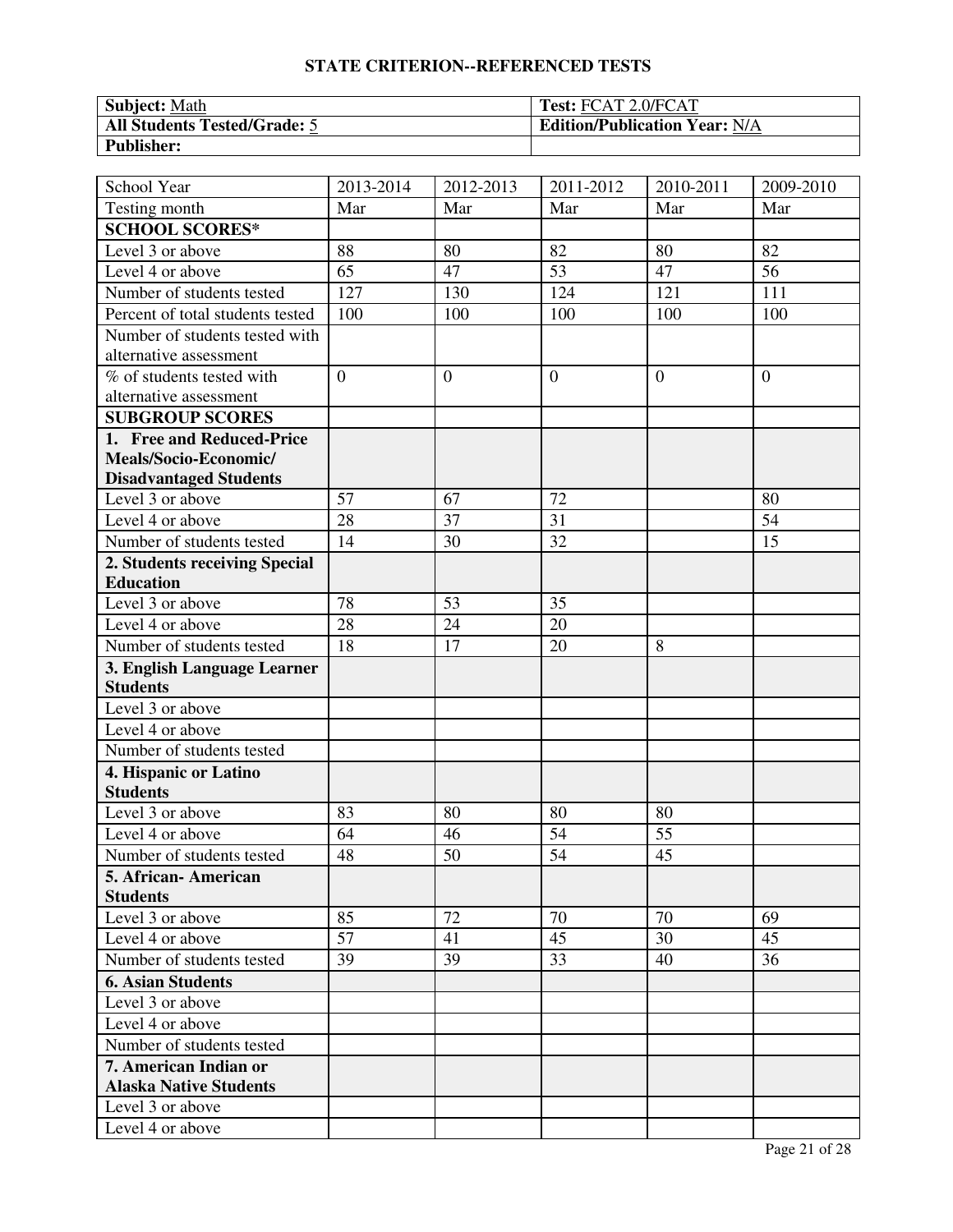| School Year                      | 2013-2014 | 2012-2013 | 2011-2012 | 2010-2011 | 2009-2010 |
|----------------------------------|-----------|-----------|-----------|-----------|-----------|
| Number of students tested        |           |           |           |           |           |
| 8. Native Hawaiian or other      |           |           |           |           |           |
| <b>Pacific Islander Students</b> |           |           |           |           |           |
| Level 3 or above                 |           |           |           |           |           |
| Level 4 or above                 |           |           |           |           |           |
| Number of students tested        |           |           |           |           |           |
| 9. White Students                |           |           |           |           |           |
| Level 3 or above                 | 96        | 84        | 96        | 92        | 87        |
| Level 4 or above                 | 68        | 61        | 59        | 51        | 55        |
| Number of students tested        | 28        | 31        | 24        | 24        | 53        |
| 10. Two or More Races            |           |           |           |           |           |
| identified Students              |           |           |           |           |           |
| Level 3 or above                 |           |           |           |           |           |
| Level 4 or above                 |           |           |           |           |           |
| Number of students tested        |           |           |           |           |           |
| 11. Other 1: Other 1             |           |           |           |           |           |
| Level 3 or above                 |           |           |           |           |           |
| Level 4 or above                 |           |           |           |           |           |
| Number of students tested        |           |           |           |           |           |
| 12. Other 2: Other 2             |           |           |           |           |           |
| Level 3 or above                 |           |           |           |           |           |
| Level 4 or above                 |           |           |           |           |           |
| Number of students tested        |           |           |           |           |           |
| 13. Other 3: Other 3             |           |           |           |           |           |
| Level 3 or above                 |           |           |           |           |           |
| Level 4 or above                 |           |           |           |           |           |
| Number of students tested        |           |           |           |           |           |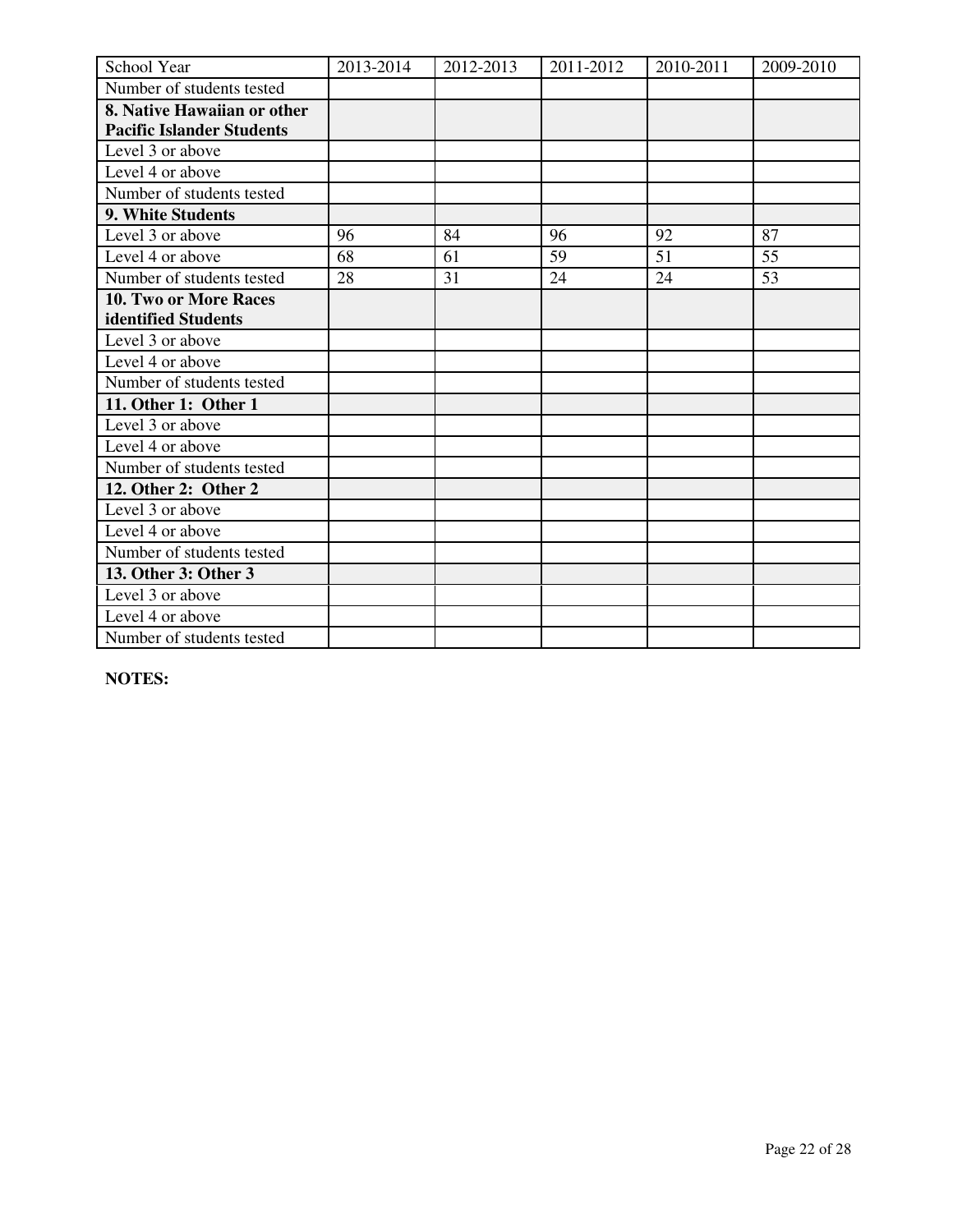| Subject: Reading/ELA                | <b>Test: FCAT 2.0/FCAT</b>           |
|-------------------------------------|--------------------------------------|
| <b>All Students Tested/Grade: 3</b> | <b>Edition/Publication Year: N/A</b> |
| <b>Publisher:</b>                   |                                      |

| School Year                      | 2013-2014      | 2012-2013    | 2011-2012      | 2010-2011        | 2009-2010      |
|----------------------------------|----------------|--------------|----------------|------------------|----------------|
| Testing month                    | Mar            | Mar          | Mar            | Mar              | Mar            |
| <b>SCHOOL SCORES*</b>            |                |              |                |                  |                |
| Level 3 or above                 | 86             | 79           | 77             | 73               | 79             |
| Level 4 or above                 | 62             | 54           | 54             | 39               | 61             |
| Number of students tested        | 111            | 111          | 120            | 119              | 122            |
| Percent of total students tested | 100            | 100          | 100            | 100              | 100            |
| Number of students tested with   |                |              |                |                  |                |
| alternative assessment           |                |              |                |                  |                |
| % of students tested with        | $\overline{0}$ | $\mathbf{0}$ | $\overline{0}$ | $\theta$         | $\overline{0}$ |
| alternative assessment           |                |              |                |                  |                |
| <b>SUBGROUP SCORES</b>           |                |              |                |                  |                |
| 1. Free and Reduced-Price        |                |              |                |                  |                |
| Meals/Socio-Economic/            |                |              |                |                  |                |
| <b>Disadvantaged Students</b>    |                |              |                |                  |                |
| Level 3 or above                 | 86             | 81           | 73             |                  | 73             |
| Level 4 or above                 | 57             | 39           | 34             |                  | 40             |
| Number of students tested        | 21             | 26           | 26             | $\boldsymbol{0}$ | 15             |
| 2. Students receiving Special    |                |              |                |                  |                |
| <b>Education</b>                 |                |              |                |                  |                |
| Level 3 or above                 | 77             | 29           | 29             | 33               | 37             |
| Level 4 or above                 | 31             | 14           | 24             | 15               | 15             |
| Number of students tested        | 13             | 14           | 21             | 21               | 27             |
| 3. English Language Learner      |                |              |                |                  |                |
| <b>Students</b>                  |                |              |                |                  |                |
| Level 3 or above                 |                |              |                |                  |                |
| Level 4 or above                 |                |              |                |                  |                |
| Number of students tested        |                |              |                |                  |                |
| 4. Hispanic or Latino            |                |              |                |                  |                |
| <b>Students</b>                  |                |              |                |                  |                |
| Level 3 or above                 | 85             | 67           | 74             | 66               |                |
| Level 4 or above                 | 65             | 52           | 52             | 39               |                |
| Number of students tested        | 40             | 43           | 46             | 41               |                |
| 5. African-American              |                |              |                |                  |                |
| <b>Students</b>                  |                |              |                |                  |                |
| Level 3 or above                 | 87             | 83           | 73             | 78               | 68             |
| Level 4 or above                 | 58             | 48           | 51             | 38               | 47             |
| Number of students tested        | 31             | 29           | 37             | 40               | 38             |
| <b>6. Asian Students</b>         |                |              |                |                  |                |
| Level 3 or above                 | 90             |              |                |                  |                |
| Level 4 or above                 | 90             |              |                |                  |                |
| Number of students tested        | 10             |              |                |                  |                |
| 7. American Indian or            |                |              |                |                  |                |
| <b>Alaska Native Students</b>    |                |              |                |                  |                |
| Level 3 or above                 |                |              |                |                  |                |
| Level 4 or above                 |                |              |                |                  |                |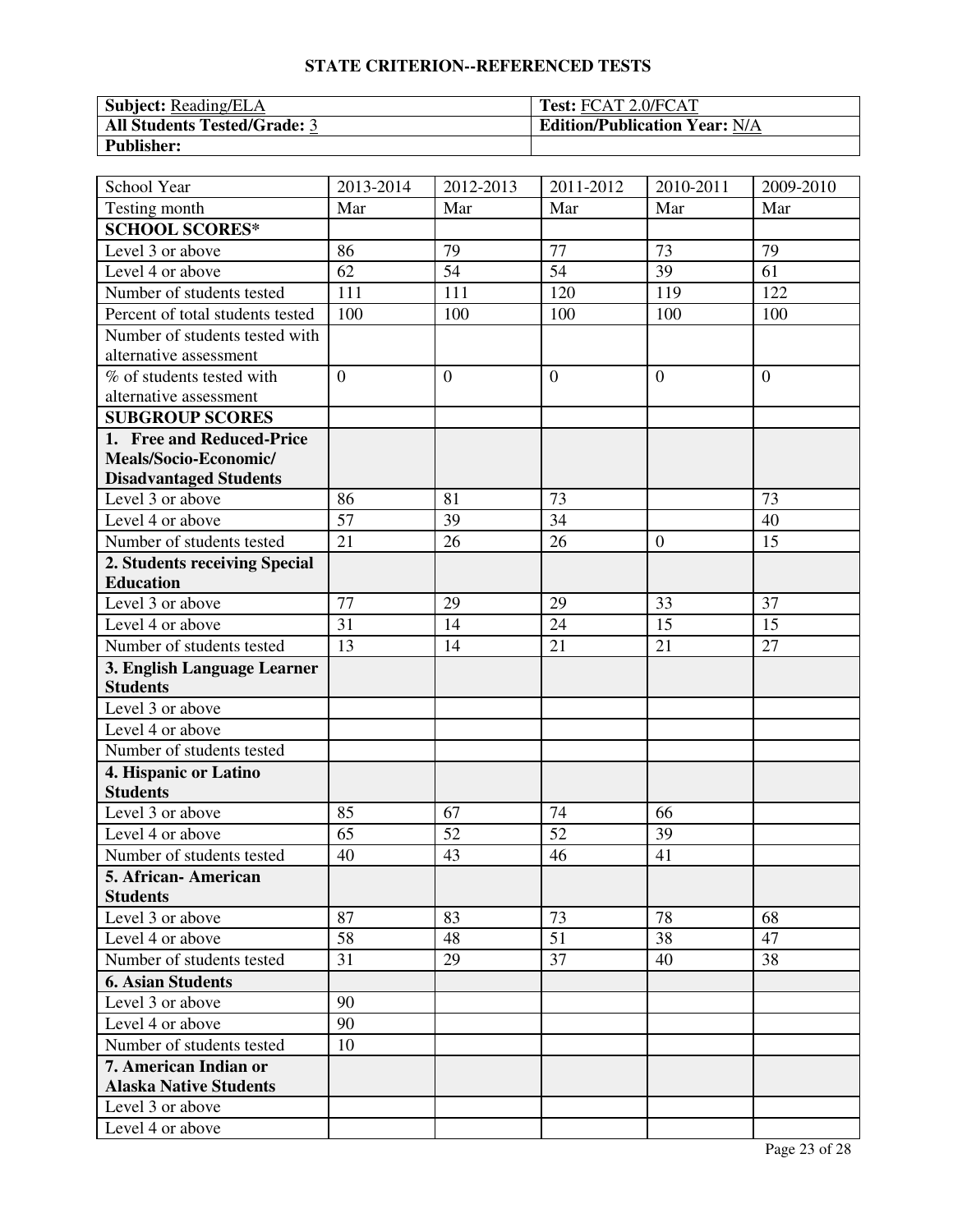| School Year                      | 2013-2014 | 2012-2013 | 2011-2012 | 2010-2011 | 2009-2010 |
|----------------------------------|-----------|-----------|-----------|-----------|-----------|
| Number of students tested        |           |           |           |           |           |
| 8. Native Hawaiian or other      |           |           |           |           |           |
| <b>Pacific Islander Students</b> |           |           |           |           |           |
| Level 3 or above                 |           |           |           |           |           |
| Level 4 or above                 |           |           |           |           |           |
| Number of students tested        |           |           |           |           |           |
| 9. White Students                |           |           |           |           |           |
| Level 3 or above                 | 79        | 92        | 87        | 76        | 83        |
| Level 4 or above                 | 50        | 56        | 62        | 48        | 66        |
| Number of students tested        | 24        | 25        | 31        | 29        | 59        |
| 10. Two or More Races            |           |           |           |           |           |
| identified Students              |           |           |           |           |           |
| Level 3 or above                 |           |           |           |           |           |
| Level 4 or above                 |           |           |           |           |           |
| Number of students tested        |           |           |           |           |           |
| 11. Other 1: Other 1             |           |           |           |           |           |
| Level 3 or above                 |           |           |           |           |           |
| Level 4 or above                 |           |           |           |           |           |
| Number of students tested        |           |           |           |           |           |
| 12. Other 2: Other 2             |           |           |           |           |           |
| Level 3 or above                 |           |           |           |           |           |
| Level 4 or above                 |           |           |           |           |           |
| Number of students tested        |           |           |           |           |           |
| 13. Other 3: Other 3             |           |           |           |           |           |
| Level 3 or above                 |           |           |           |           |           |
| Level 4 or above                 |           |           |           |           |           |
| Number of students tested        |           |           |           |           |           |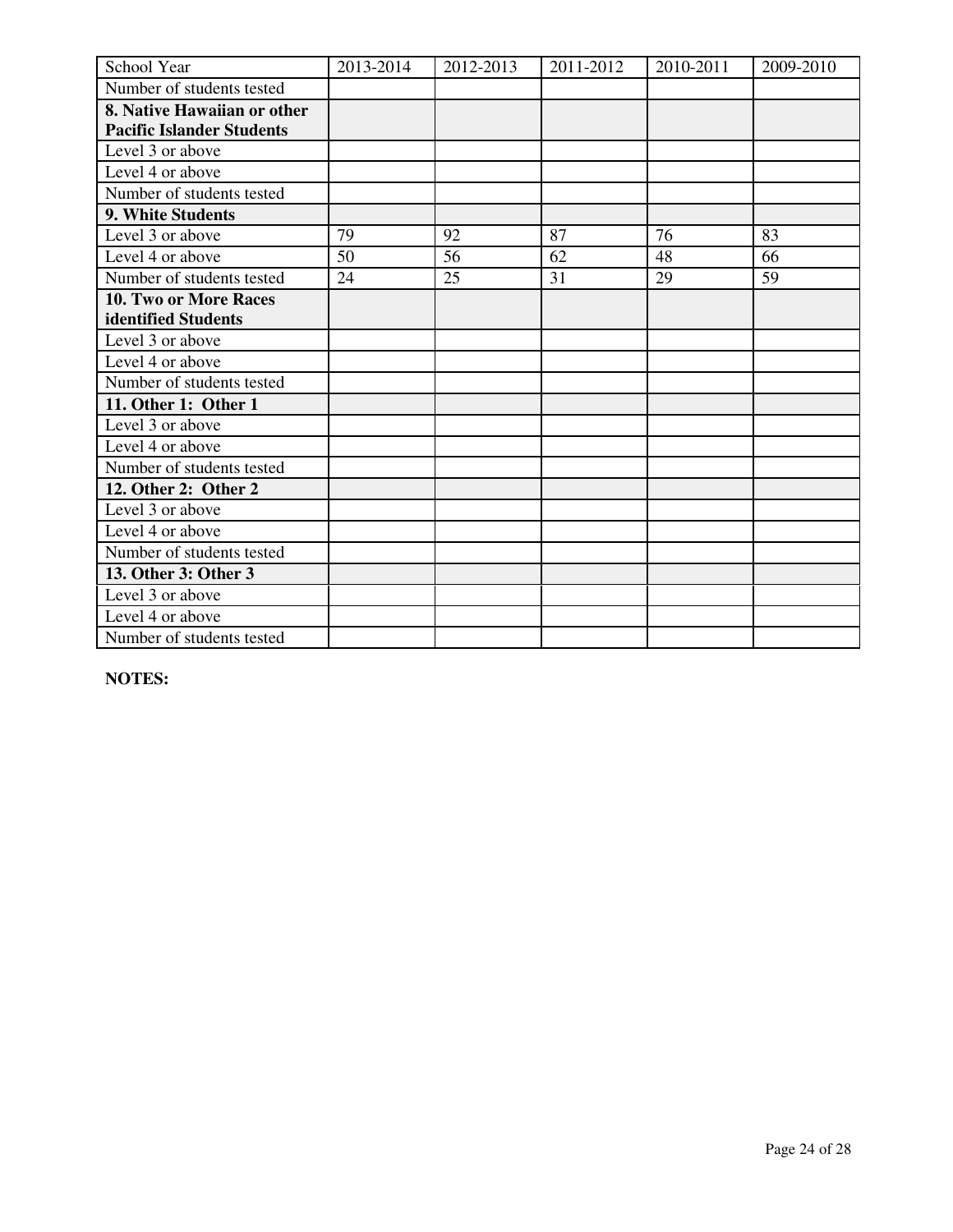| <b>Subject:</b> Reading/ELA  | <b>Test: FCAT 2.0/FCAT</b>           |
|------------------------------|--------------------------------------|
| All Students Tested/Grade: 4 | <b>Edition/Publication Year: N/A</b> |
| <b>Publisher:</b>            |                                      |

| School Year                      | 2013-2014      | 2012-2013    | 2011-2012      | 2010-2011      | 2009-2010      |
|----------------------------------|----------------|--------------|----------------|----------------|----------------|
| Testing month                    | Mar            | Mar          | Mar            | Mar            | Mar            |
| <b>SCHOOL SCORES*</b>            |                |              |                |                |                |
| Level 3 or above                 | 80             | 84           | 84             | 81             | 85             |
| Level 4 or above                 | 58             | 57           | 51             | 57             | 58             |
| Number of students tested        | 124            | 134          | 127            | 118            | 121            |
| Percent of total students tested | 100            | 100          | 100            | 100            | 100            |
| Number of students tested with   |                |              |                |                |                |
| alternative assessment           |                |              |                |                |                |
| % of students tested with        | $\overline{0}$ | $\mathbf{0}$ | $\overline{0}$ | $\overline{0}$ | $\overline{0}$ |
| alternative assessment           |                |              |                |                |                |
| <b>SUBGROUP SCORES</b>           |                |              |                |                |                |
| 1. Free and Reduced-Price        |                |              |                |                |                |
| Meals/Socio-Economic/            |                |              |                |                |                |
| <b>Disadvantaged Students</b>    |                |              |                |                |                |
| Level 3 or above                 | 78             | 71           | 79             |                | 86             |
| Level 4 or above                 | 28             | 37           | 38             |                | 50             |
| Number of students tested        | 18             | 24           | 29             | 1              | 22             |
| 2. Students receiving Special    |                |              |                |                |                |
| <b>Education</b>                 |                |              |                |                |                |
| Level 3 or above                 | 40             | 47           | 65             | 43             | 50             |
| Level 4 or above                 | 20             | 21           | 29             | 15             | 35             |
| Number of students tested        | 15             | 19           | 17             | 21             | 14             |
| 3. English Language Learner      |                |              |                |                |                |
| <b>Students</b>                  |                |              |                |                |                |
| Level 3 or above                 |                |              |                |                |                |
| Level 4 or above                 |                |              |                |                |                |
| Number of students tested        |                |              |                |                |                |
| 4. Hispanic or Latino            |                |              |                |                |                |
| <b>Students</b>                  |                |              |                |                |                |
| Level 3 or above                 | 75             | 80           | 85             | 76             |                |
| Level 4 or above                 | 59             | 53           | 52             | 58             |                |
| Number of students tested        | 48             | 49           | 48             | 50             |                |
| 5. African- American             |                |              |                |                |                |
| <b>Students</b>                  |                |              |                |                |                |
| Level 3 or above                 | 68             | 83           | 83             | 75             | 81             |
| Level 4 or above                 | 45             | 61           | 53             | 47             | 54             |
| Number of students tested        | 31             | 41           | 40             | 32             | 43             |
| <b>6. Asian Students</b>         |                |              |                |                |                |
| Level 3 or above                 |                |              |                |                |                |
| Level 4 or above                 |                |              |                |                |                |
| Number of students tested        |                |              |                |                |                |
| 7. American Indian or            |                |              |                |                |                |
| <b>Alaska Native Students</b>    |                |              |                |                |                |
| Level 3 or above                 |                |              |                |                |                |
| Level 4 or above                 |                |              |                |                |                |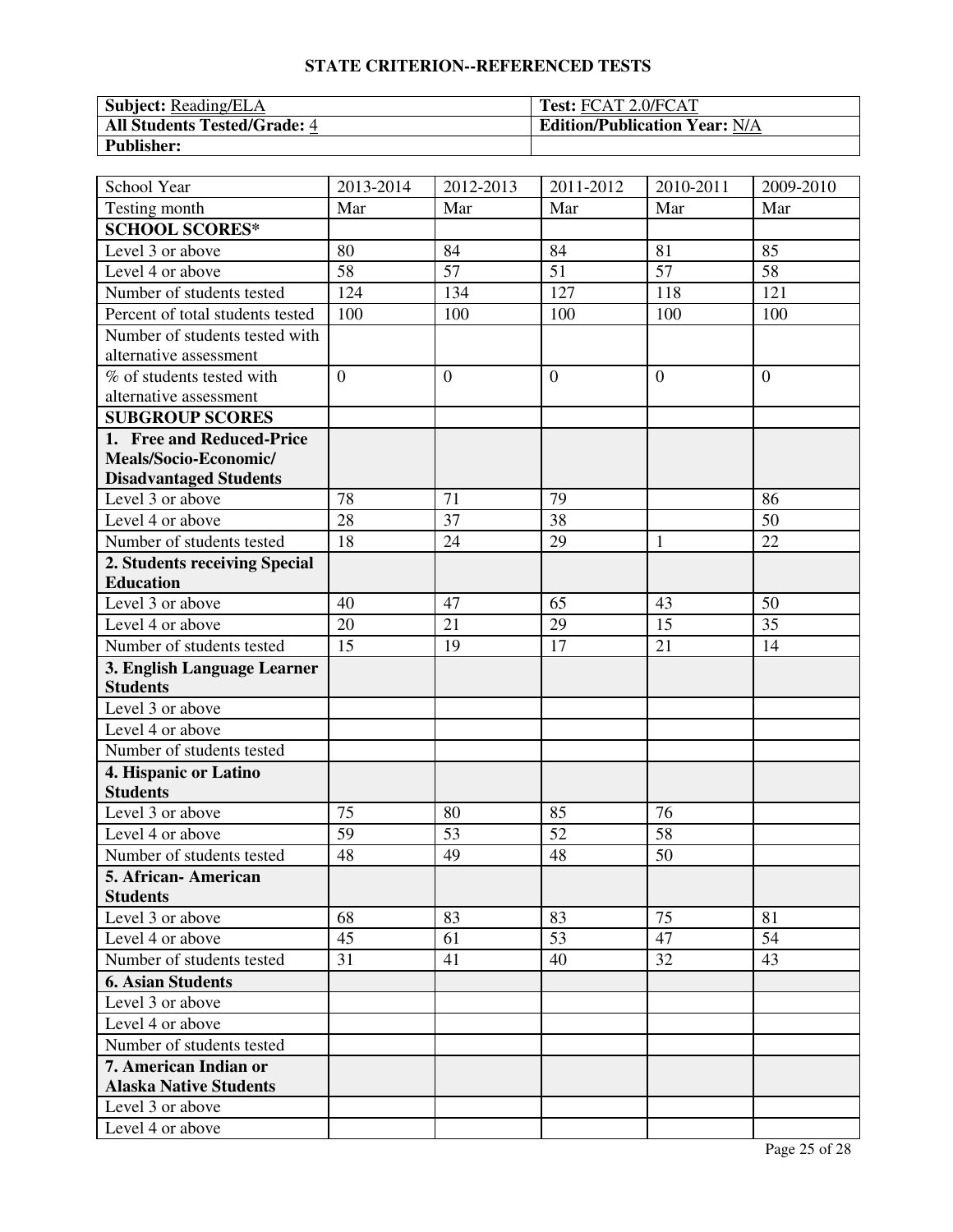| School Year                      | 2013-2014 | 2012-2013 | 2011-2012 | 2010-2011 | 2009-2010 |
|----------------------------------|-----------|-----------|-----------|-----------|-----------|
| Number of students tested        |           |           |           |           |           |
| 8. Native Hawaiian or other      |           |           |           |           |           |
| <b>Pacific Islander Students</b> |           |           |           |           |           |
| Level 3 or above                 |           |           |           |           |           |
| Level 4 or above                 |           |           |           |           |           |
| Number of students tested        |           |           |           |           |           |
| 9. White Students                |           |           |           |           |           |
| Level 3 or above                 | 89        | 91        | 83        | 96        | 88        |
| Level 4 or above                 | 57        | 56        | 50        | 58        | 47        |
| Number of students tested        | 28        | 31        | 30        | 24        | 56        |
| <b>10. Two or More Races</b>     |           |           |           |           |           |
| identified Students              |           |           |           |           |           |
| Level 3 or above                 |           |           |           |           |           |
| Level 4 or above                 |           |           |           |           |           |
| Number of students tested        |           |           |           |           |           |
| 11. Other 1: Other 1             |           |           |           |           |           |
| Level 3 or above                 |           |           |           |           |           |
| Level 4 or above                 |           |           |           |           |           |
| Number of students tested        |           |           |           |           |           |
| 12. Other 2: Other 2             |           |           |           |           |           |
| Level 3 or above                 |           |           |           |           |           |
| Level 4 or above                 |           |           |           |           |           |
| Number of students tested        |           |           |           |           |           |
| 13. Other 3: Other 3             |           |           |           |           |           |
| Level 3 or above                 |           |           |           |           |           |
| Level 4 or above                 |           |           |           |           |           |
| Number of students tested        |           |           |           |           |           |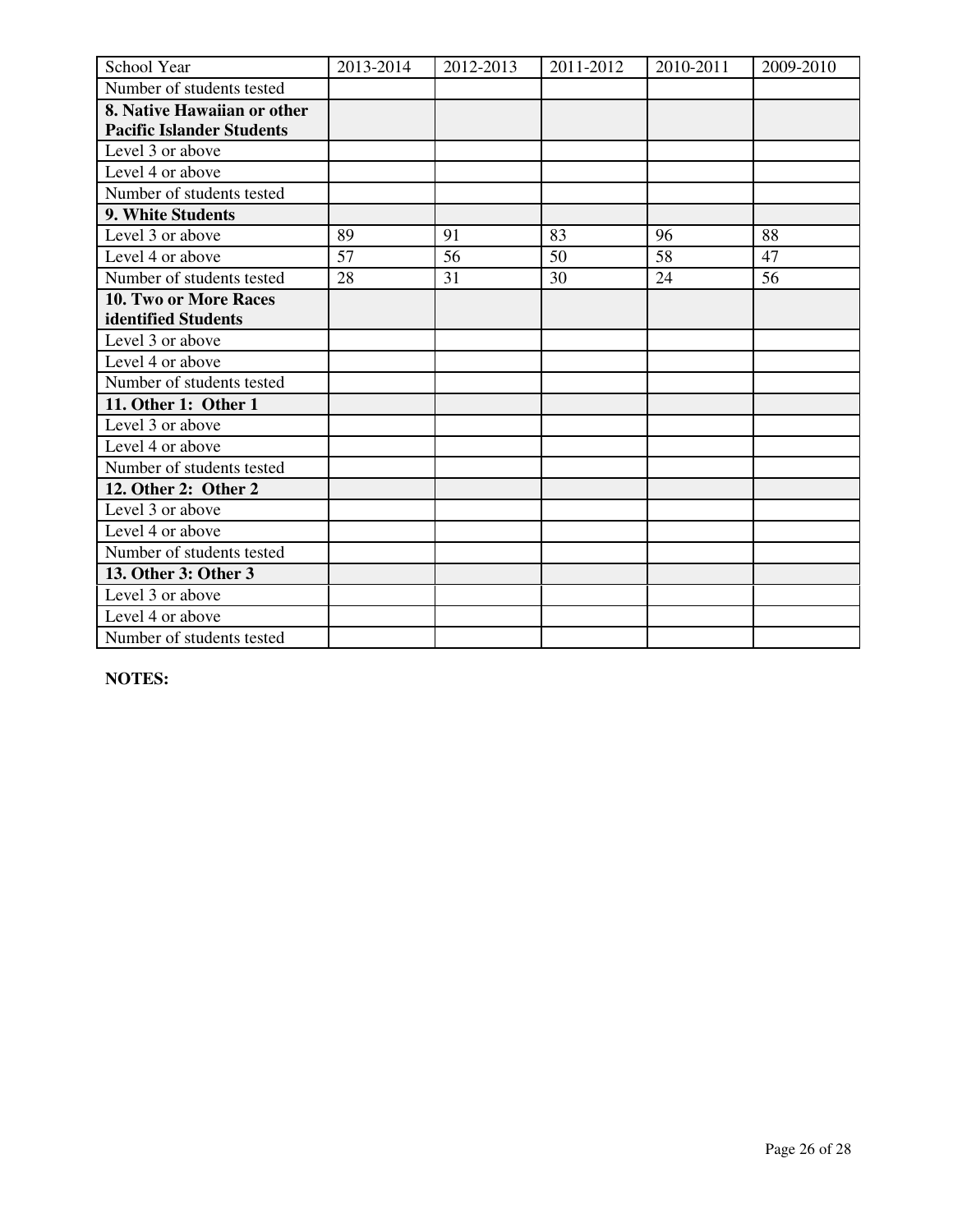| Subject: Reading/ELA                | <b>Test: FCAT 2.0/FCAT</b>           |
|-------------------------------------|--------------------------------------|
| <b>All Students Tested/Grade: 5</b> | <b>Edition/Publication Year: N/A</b> |
| <b>Publisher:</b>                   |                                      |

| School Year                      | 2013-2014      | 2012-2013    | 2011-2012      | 2010-2011      | 2009-2010      |
|----------------------------------|----------------|--------------|----------------|----------------|----------------|
| Testing month                    | Mar            | Mar          | Mar            | Mar            | Mar            |
| <b>SCHOOL SCORES*</b>            |                |              |                |                |                |
| Level 3 or above                 | 83             | 80           | 81             | 76             | 87             |
| Level 4 or above                 | 51             | 45           | 59             | 47             | 57             |
| Number of students tested        | 127            | 130          | 124            | 121            | 111            |
| Percent of total students tested | 100            | 100          | 100            | 100            | 100            |
| Number of students tested with   |                |              |                |                |                |
| alternative assessment           |                |              |                |                |                |
| % of students tested with        | $\overline{0}$ | $\mathbf{0}$ | $\overline{0}$ | $\overline{0}$ | $\overline{0}$ |
| alternative assessment           |                |              |                |                |                |
| <b>SUBGROUP SCORES</b>           |                |              |                |                |                |
| 1. Free and Reduced-Price        |                |              |                |                |                |
| Meals/Socio-Economic/            |                |              |                |                |                |
| <b>Disadvantaged Students</b>    |                |              |                |                |                |
| Level 3 or above                 | 50             | 77           | 69             |                | 87             |
| Level 4 or above                 | 21             | 30           | 34             |                | 73             |
| Number of students tested        | 14             | 30           | 32             | $\overline{0}$ | 15             |
| 2. Students receiving Special    |                |              |                |                |                |
| <b>Education</b>                 |                |              |                |                |                |
| Level 3 or above                 | 39             | 65           | 20             |                |                |
| Level 4 or above                 | 11             | 24           | 15             |                |                |
| Number of students tested        | 18             | 17           | 20             | 8              | 8              |
| 3. English Language Learner      |                |              |                |                |                |
| <b>Students</b>                  |                |              |                |                |                |
| Level 3 or above                 |                |              |                |                |                |
| Level 4 or above                 |                |              |                |                |                |
| Number of students tested        |                |              |                |                |                |
| 4. Hispanic or Latino            |                |              |                |                |                |
| <b>Students</b>                  |                |              |                |                |                |
| Level 3 or above                 | 79             | 82           | 76             | 78             |                |
| Level 4 or above                 | 54             | 42           | 59             | 55             |                |
| Number of students tested        | 48             | 50           | 54             | 45             |                |
| 5. African- American             |                |              |                |                |                |
| <b>Students</b>                  |                |              |                |                |                |
| Level 3 or above                 | 82             | 82           | 76             | 75             | 83             |
| Level 4 or above                 | 49             | 47           | 45             | 33             | 56             |
| Number of students tested        | 39             | 39           | 33             | 40             | 36             |
| <b>6. Asian Students</b>         |                |              |                |                |                |
| Level 3 or above                 |                |              |                |                |                |
| Level 4 or above                 |                |              |                |                |                |
| Number of students tested        |                |              |                |                |                |
| 7. American Indian or            |                |              |                |                |                |
| <b>Alaska Native Students</b>    |                |              |                |                |                |
| Level 3 or above                 |                |              |                |                |                |
| Level 4 or above                 |                |              |                |                |                |